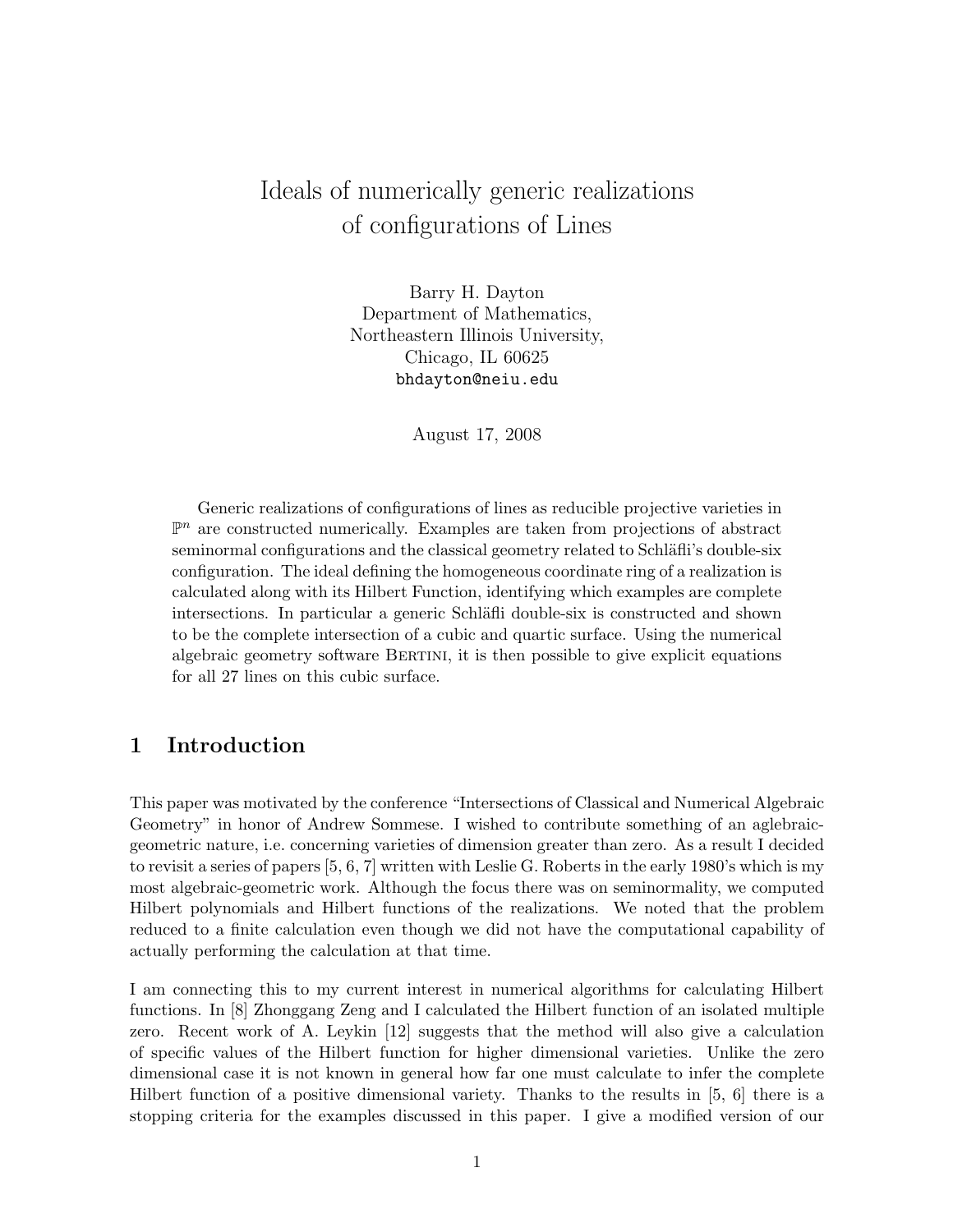algorithm in [8] which takes advantage of the fact that I am working with homogeneous ideals. Further, I estimate the Hilbert series and Hilbert polynomial by finding upper bounds by reduction to the exact case. Most importantly, I then give a Hilbert function driven numerical algorithm for calculating a reduced basis for the intersection of homogeneous ideals in the case where the Hilbert Polynomial is known.

In [7, §2] we give a formal definition of an *abstract configuration of lines*, however for the purposes of this paper it is enough to describe configurations by pictures such as the double 6 in Figure 1. Here lines parallel in the picture represent skew, non-intersecting, lines as are lines that cross with a empty space at the intersection point, such as lines 1 and 7. But crossing lines, such as 1 and 8 will intersect.



Figure 1: The Double-Six configuration

A realization of an abstract configuration of lines is a subvariety of real projective space  $\mathbb{P}^n$  =  $Proj(\mathbb{R}[x_0, \ldots, x_n]), n \geq 2$ , which is a union of one-dimensional lines, i.e. a union of varieties of the form  $V(\langle f_1, \ldots, f_{n-1} \rangle)$  where the  $f_i$  are linear homogeneous equations. These lines in the variety should have a 1-1 correspondence with those in the picture and corresponding lines in the variety intersect or are skew as are the originals in the picture. One could as easily work in complex projective space, but since almost all the configurations of interest can be represented in real projective space we will restrict to that for simplicity. For technical reasons noted below I will restrict myself to configurations with only two lines through each intersection point. In fact, most configurations will be sub-configurations of the double-six in Figure 1, but note that a realization of a subconfiguration may not be a subvariety of some realization of the original configuration.

The homogeneous coordinate ring of a realization of lines in  $\mathbb{P}^n$  can also be viewed as the affine coordinate ring of a union of 2 dimensional planes in  $\mathbb{A}^{n+1}$ , real affine  $n+1$  space. In fact this was L.G. Roberts and my original motivation for our study. We were examining the seminormality of a surface singularity but it was easier to describe the configurations as unions of projective lines. Unions of two dimensional planes are of interest, among other reasons, because they give some of the simplest examples of non-complete intersections, for example see [10, Ex 4.9,p. 224]. Most of the examples here are not complete intersections, but a few of the more interesting ones are, such as the double-six.

Besides avoiding the complexities of exact computation, using floating point arithmetic allows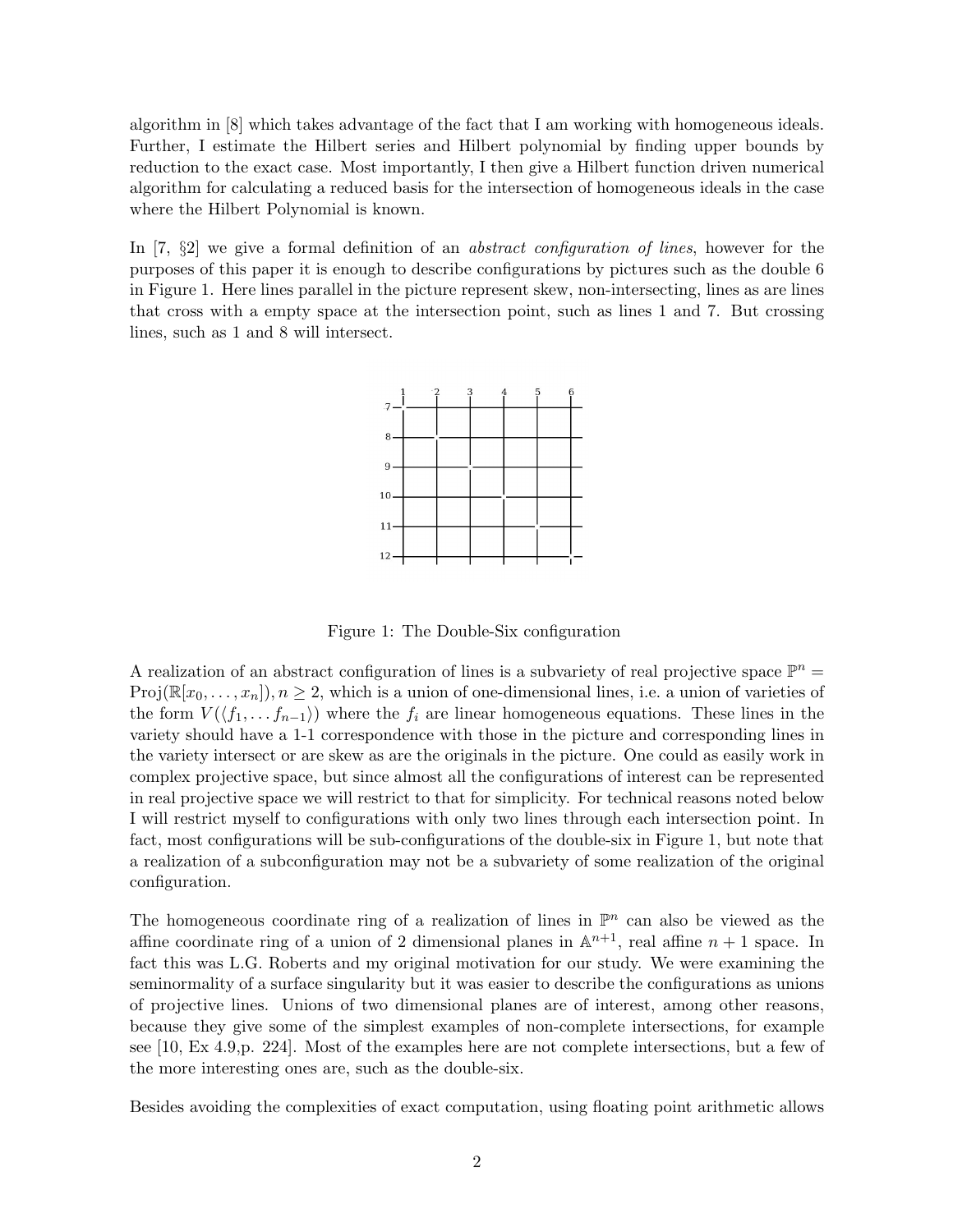me to exploit the connection between *generic* in the classical sense and *numerically random*, see, for example, the discussion in Chapter 4 of [19]. I will obtain the examples from two sources, projections of abstract seminormal configurations [7] and the classical geometry related to Schläfli's Double-six configuratation in  $\mathbb{P}^3$  [11]. In the first case the degree one part of a seminormal ring describing a configuration can be given by the nullspace of a certain kind of structured matrix. Replacing the parameters by random real numbers gives, with probability one, a generic example, I will call such an example numerically generic. By picking all, or part of, a random basis for this nullspace would then give, as described in Section 4 below, a random projection which gives the generic realization desired.

In the second case, Hilbert's recipe for construction of the double-six requires picking lines in "the most general possible position" [11, p.164]. This can be accomplished using numerically random vectors. A key step in Hilbert's construction, applied repeatedly, is to find the two lines which intersect each of four given skew lines not in *hyperboloidal position*, i.e not contained in a quadric surface. This requires finding a quadric containing 3 of the lines, solving a non-linear system to find the two points where the fourth line meets the quadric,and then finding the two lines through each of these points lying on the quadric. This last step can be accomplished by solving a non-linear system to find a random *witness* point on the line. Since most modern computer software will return approximate decimal solutions even to exact equations, it is almost essential to work numerically. Finding the quadric can be done by the ideal basis finding algorithm discussed above, and I will give a numerical algorithm in §5 for finding the lines through a point on a ruled surface. I report on BERTINI experiments which confirm the results of the earlier calculations. In particular I explain how one can use my ideal intersection algorithm together with BERTINI to give explicit equations for the remaining 15 lines in the cubic surface containing my generic double-six.

The numerical calculations will be done primarily using numerical linear algebra. Thus, in calculations, a line in  $\mathbb{P}^n$  will often be represented by a  $(n+1) \times (n-1)$  matrix of rank  $n-1$ , where the columns may be viewed as equations of the line, eg. the column  $[a_{0i}, a_{2i}, \ldots a_{1ni}]^{\top}$ represents the equation  $a_{0i}x_0 + \cdots + a_{ni}x_n$ . Thus two lines represented by matrices  $L_1, L_2$ *intersect* if and only if the  $(n + 1) \times 2(n - 1)$  block matrix  $[L_1|L_2]$  is not of full row rank, in fact the intersection point is given in homogeneous coordinates by a non-zero vector in the nullspace of  $[L_1|L_2]^\top$ . For  $n > 2$ ,  $2(n-1) > (n+1)$  two distinct generic, i.e. random, lines will be skew. Unfortunately, using standard linear algebra software and floating point numbers, due to small roundoff errors, often a pair of lines will test skew, even if intended not to be. Thus all linear algebra must done relative to a fixed tolerance, i.e. in computing ranks all singular values below this tolerance must be considered zero. The experiments in this paper use 15 digit linear algebra with a tolerance of  $10^{-8}$  except for the ideal calculation which works better with a tolerance of  $10^{-7}$ .

The organization of this paper is as follows. Section 2 will describe the main algorithms: finding Hilbert functions, Hilbert series, and generators for the intersection of two ideals. Section 3 will briefly introduce the concept of seminormality and state results on Hilbert polynomials and functions from  $[5, 6, 7]$ . In section 4 I do experiments using *seminormal realizations* and section 5 will concern experiments related to Hilbert's construction of the double-six.

The goal of this paper is then twofold. First to demonstrate how a numerical point of view can be useful in constructing classical examples. Second to give results of experiments showing the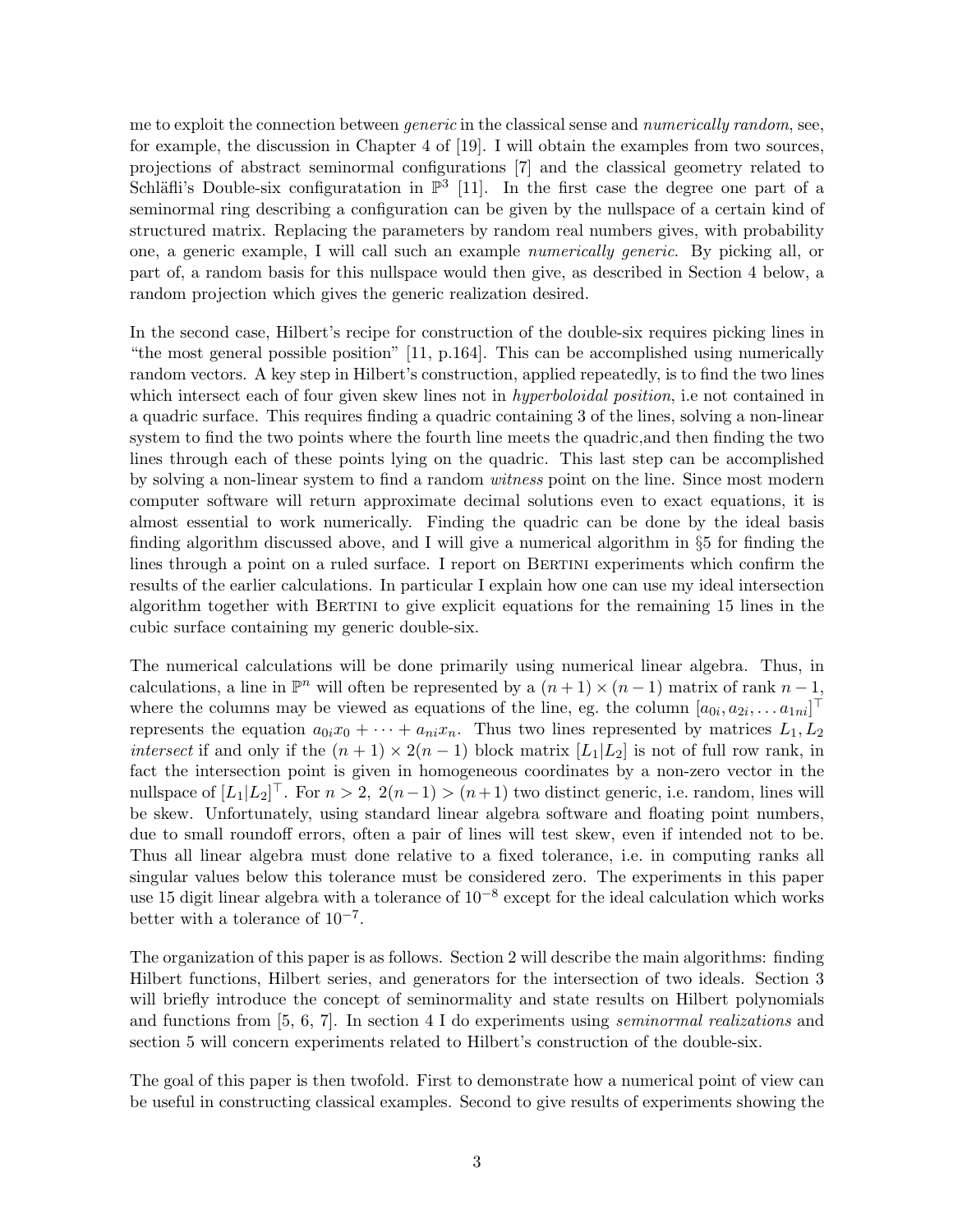utility of the algorithms in Section 2.

### 2 The Hilbert Function and Ideal Intersection Algorithms

In this section I will assume only that ideals I, J etc. are homogeneous ideals of  $R =$  $\mathcal{K}[x_1, x_2, \ldots, x_n]$  where K is the field of real or complex numbers. The Hilbert function  $HF =$  $HF_{R/I}$  of  $R/I$  is given by  $HF(d) = \dim_{\mathcal{K}}(R/I)_{(d)}$  where for any graded ring or ideal A,  $A_{(d)}$ will denote the space of homogeneous elements of A of degree  $d, d = 0, 1, 2, \ldots$ , the zero element being considered to have every degree.

By the Hilbert-Serre theorem [24, Chap. VII, §12] there is a polynomial function  $HP = HP_{R/I}$ of d taking only integer values with  $HF(d) = HP(d)$  for sufficiently large d. This is called the Hilbert Polynomial of  $R/I$ . See also [14, Chap. 5] but note that they use the notation  $HP$ for the Hilbert series, i.e. the formal power series I will denote by  $HS$ ,  $HS = \sum_{n=0}^{\infty} HF(n)t^n$ . In this section I will give algorithms to calculate low degree terms of the Hilbert function, an upper bound for the Hilbert Series and generators for the intersection of two ideals when the Hilbert function is known.

### 2.1 Calculation of Hilbert Function

I begin with a lemma.

**Lemma 1** Let I be an ideal of  $R = \mathcal{K}[x_1, \ldots, x_n]$  generated by homogeneous forms  $f_1, \ldots, f_k$  of various positive degrees. Then  $I_{(d)} = {\sum (c_i \mathbf{x}^i f_j)_{(d)}} | \deg(\mathbf{x}^i) < d$  where  $c_i \mathbf{x}^i = c_i x_1^{i_1} \dots x_n^{i_n}, c_i \in$ K and for form  $g, g_{(d)}$  is the degree d homogeneous part of g.

**Proof:** Certainly I consists of all finite sums  $\sum c_i \mathbf{x}^i f_j$ . So  $I_{(d)}$  consists of all sums  $\sum (c_i \mathbf{x}^i f_j)_{(d)}$ But if deg  $x^i \geq d$  then all terms in that summand have degree greater than d so will contribute only 0 to this later summand.

From the lemma, vector space information on  $I_{(d)}$  can be calculated from what I prefer to call the Macaulay array. I think the name is appropriate as Macaulay used a similiar matrix, the dialytic array [15]. We used a similar matrix called the *Multiplicity* matrix in  $[8]$  and in [4] I used the term Macaulay local array. Here I am considering graded, rather than local, rings but it is exactly the same array as the local array so I am dropping the word "local".

As in [8] I use the differentiation operator

$$
\partial_{\mathbf{x}^{\mathbf{j}}} \equiv \partial_{x_1^{j_1} \cdots x_s^{j_s}} \equiv \frac{1}{j_1! \cdots j_s!} \frac{\partial^{j_1 + \cdots + j_s}}{\partial x_1^{j_1} \cdots \partial x_s^{j_s}}.
$$
\n(1)

where I write  $\partial_{x_i} [\hat{x}](f)$  to indicate that the operator has been applied to function f and evaluated at point  $\hat{x}$ . In this paper ideals are homogeneous so the proper base point is  $\hat{x} = 0$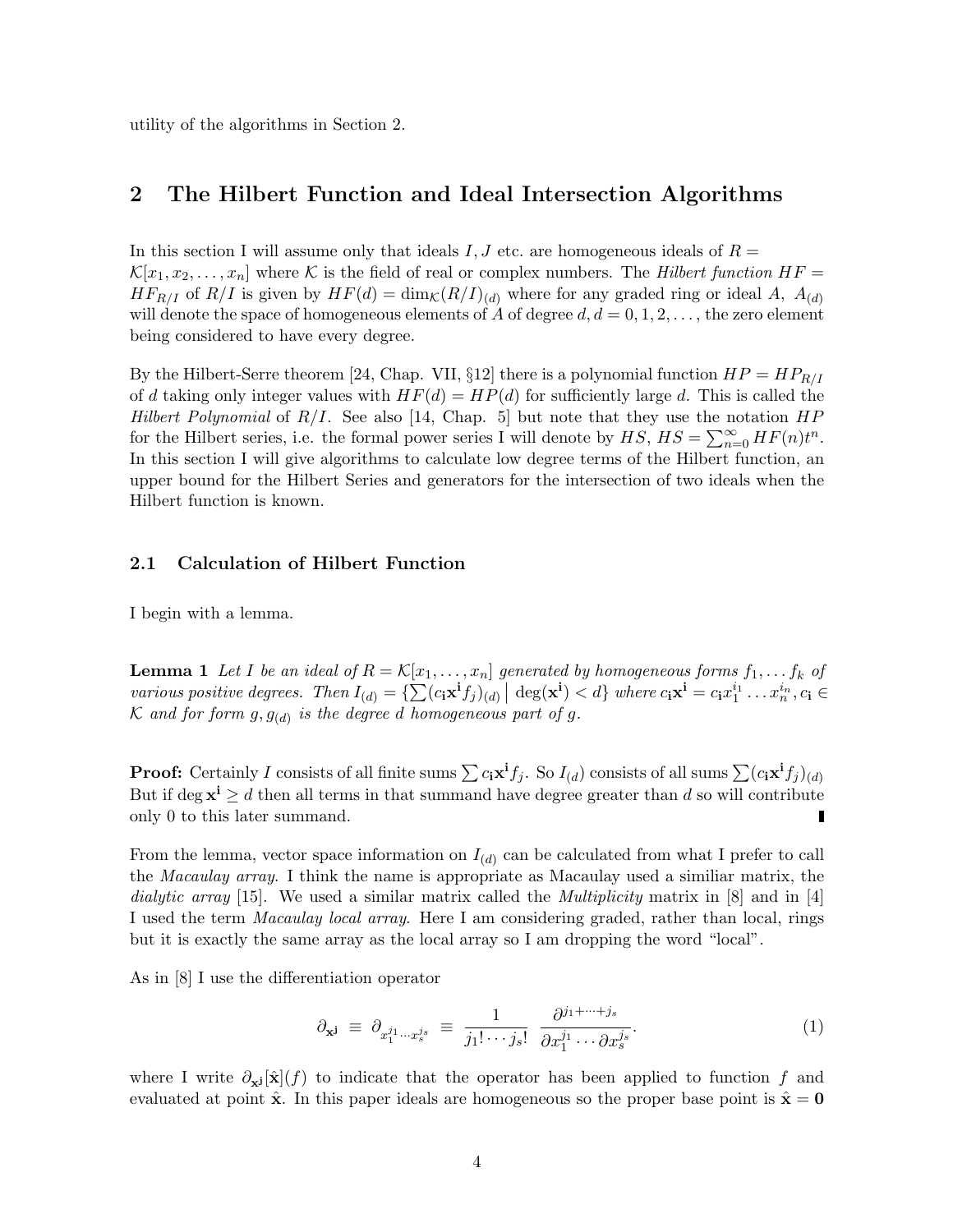and  $\partial_{\mathbf{x}^i}[0](f)$  simply picks out the coefficient of  $\mathbf{x}^i$  in an expanded representation of f. In [23] this matrix, in the reverse order is known as the coefficient matrix.

Let  $F = [f_1, \ldots, f_k]^\top$  be a basis, i.e. set of homogeneous generators, for the homogeneous ideal I. The local array of degree N at  $\hat{\mathbf{x}}$ ,  $\mathbf{L}(F,N)$  is the  $k\binom{N+n-1}{n} \times \binom{N+n}{n}$  matrix with columns indexed by the  $x^j$  ordered, left to right, by the degree lexicographical ordering. In particular, the left hand column has index 1 for the monomial 1, this column should contain only zeros in this homogeneous context so may be omitted.

The rows will be indexed by the functions  $x^i f_\alpha$  for  $\deg(x^b di) < d$ ,  $\alpha = 1, \ldots, k$ . Again these will be grouped by degree  $x^i$  and by monomial  $x^i$  in lexicographical order. In particular the first k rows are indexed by  $f_1, \ldots, f_k$ .

The entry in the row indexed by  $x^{i} f_{\alpha}$  and column indexed by  $x^{j}$  is

$$
\partial_{\mathbf{x}^{\mathbf{j}}}[0](\mathbf{x}^{\mathbf{i}}f_{\alpha}).\tag{2}
$$

It can be seen that the row space of the submatrix of  $\mathbf{L}(F, N)$  consisting of columns  $\binom{d+n-1}{n}$  $\binom{n-1}{n} + 1$ to  $\binom{d+n}{n}$  ${n \choose n}$  is isomorphic to  $I_{(d)}$  in an obvious way. Thus we have

#### Algorithm 1: Finding Hilbert Function

Given:  $F=[f_1,\ldots,f_k]^\top$  homogeneous polynomials of various degrees in  $K[x_1,\ldots,x_n]$  integer  $N > 0$  and tolerance  $\varepsilon > 0$ .

- Construct Macaulay array  $\mathbf{L}(F, N)$ .
- For i from 1 to N do Find approximate rank to tolerance  $\varepsilon$  of submatrix from columns  $\binom{i+n-1}{n}$  $\binom{n-1}{n}+1$  to  $\binom{i+n}{n}$  $\binom{+n}{n}$  of  $\mathbf{L}(F,N)$ .

Output: Hilbert function of ideal  $\langle f_1, \ldots, f_k \rangle$ .

The most time consuming part of this algorithm is calculating the Macaulay array. Since, in the homogeneous case, the expansion is always about the origin the entries of the Macaulay array are just coefficients of the polynomials. Thus creating the array is just a bookkeeping problem. On a comuter algebra platform, however, one may find that using (2) is faster, i.e. calculation is faster than bookkeeping. In some of the examples below it is adequate, and more efficient, to estimate the Hilbert function by approximating the Hilbert series of an ideal given numerically by an exact monomial ideal. I do this next.

### 2.2 Approximating the Hilbert Series

The Hilbert function is a fairly coarse invariant of a ring, by [14, Th. 5.2.6] it is shown that the Hilbert series of an ideal is the Hilbert series of the leading term ideal with respect to a monomial ordering. This latter ideal is a monomial ideal so the Hilbert series can be calculated by standard software.

In the exact case a Gröbner basis computation is used to calculate the the leading term ideal, as this is written there is not a generally accepted numerical Gröbner basis algorithm. In  $[4]$  I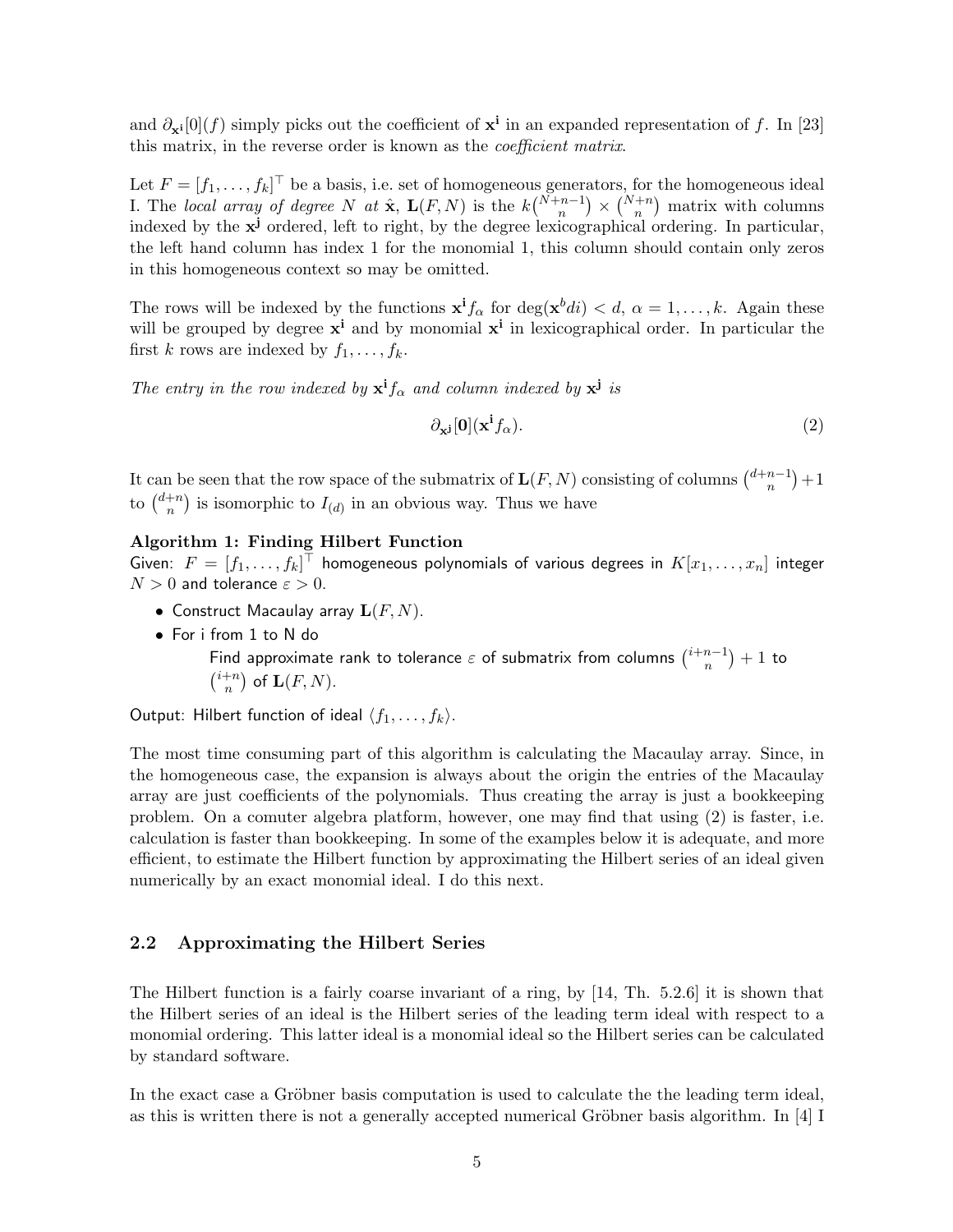obtained a Gröbner basis in the zero-dimensional local case using my *Approximate reverse row* echelon form, ARRREF, algorithm. A more sophisticated attempt in the general case using a variant of this algorithm is given in [18]. Thus I propose using the ARRREF. The problem is deciding what degree to use. I put that issue aside for the moment and describe the algorithm.

The ARRREF algorithm of  $[4]$  works as follows: Given an arbitrary complex matrix M and a tolerance  $\varepsilon$ , first use SVD to find the row space A to that tolerance. That is, in  $M = USV^{\top}$ use the first r rows of  $V^{\top}$  where r is the approximate rank, i.e. the number of singular values larger than  $\varepsilon$ . Then the pivot columns are those which are  $\varepsilon$ -independent from those to the right, this is where the word "reverse" comes in. This can also be checked by SVD or other approxi-rank software, e.g.  $[13]$ . Call the submatrix of the pivot columns  $P$ , this should be, and, in practice almost always is, a square matrix. Then the ARRREF is  $P^{-1}A$ . A good implementation returns a list of the column indicies as well as the matrix  $R$ .

It is then easily seen that the monomial indices of the pivot columns of the ARRREF form of the Macaulay array  $\mathbf{L}(F, N)$  corresponds to the leading terms of polynomial combinations of degree less than or equal to N of the generators  $f_1, \ldots, f_k$  of the ideal I. Thus the monomial ideal generated by these indices is contained in the full leading term ideal of I. Using too small a tolerance will possibly decrease the number of pivot columns, so one would have even a smaller monomial ideal. A smaller ideal gives a larger, termwise, Hilbert series so this gives the following lemma.

**Lemma 2** Let  $F = [f_1, \ldots, f_k]^T$  be a vector of homogeneous polynomials in  $R = \mathcal{K}[x_1, \ldots, x_n],$  $I = \langle f_1, \ldots, f_k \rangle$ , N an integer, and  $\varepsilon > 0$ . Let J be the monomial ideal generated by the indices of the ARRREF form of  $\mathbf{L}(F, N)$ . Then termwise, with high probability,  $HS_{R/J} \geq HS_{R/I}$ .

The *high probability* refers to the fact that one cannot completely rule out some unusual numerical error producing false leading terms. In the experiments later in this paper, at least, this does not happen often.

#### Algorithm 2: Finding Hilbert Series

Given:  $F=[f_1,\ldots,f_k]^\top$  homogeneous polynomials of various degrees in  $K[x_1,\ldots,x_n]$  and tolerance  $\varepsilon > 0$ .

- 1. Let  $N$  be highest degree of some  $f_i$ .
- 2. Construct Macaulay array  $\mathbf{L}(F, N)$ .
- 3. Apply ARRREF algorithm to  $\mathbf{L}(F, N)$  to get index monomials of pivot columns.
- 4. Apply standard Gröbner basis methods to obtain Hilbert series and polynomial of the monomial ideal obtained in step 3.
- 5. Check against known values of Hilbert function from Algorithm 1. If these don't check, increase  $N$  and go to step 2.

Output: Upper bound for Hilbert series and polynomial.

In the experiments in Sections 4,5 below knowing this bound is sufficient. In other cases one can use this and other information, such as a previously known Hilbert polynomial to make an educated guess of the Hilbert series.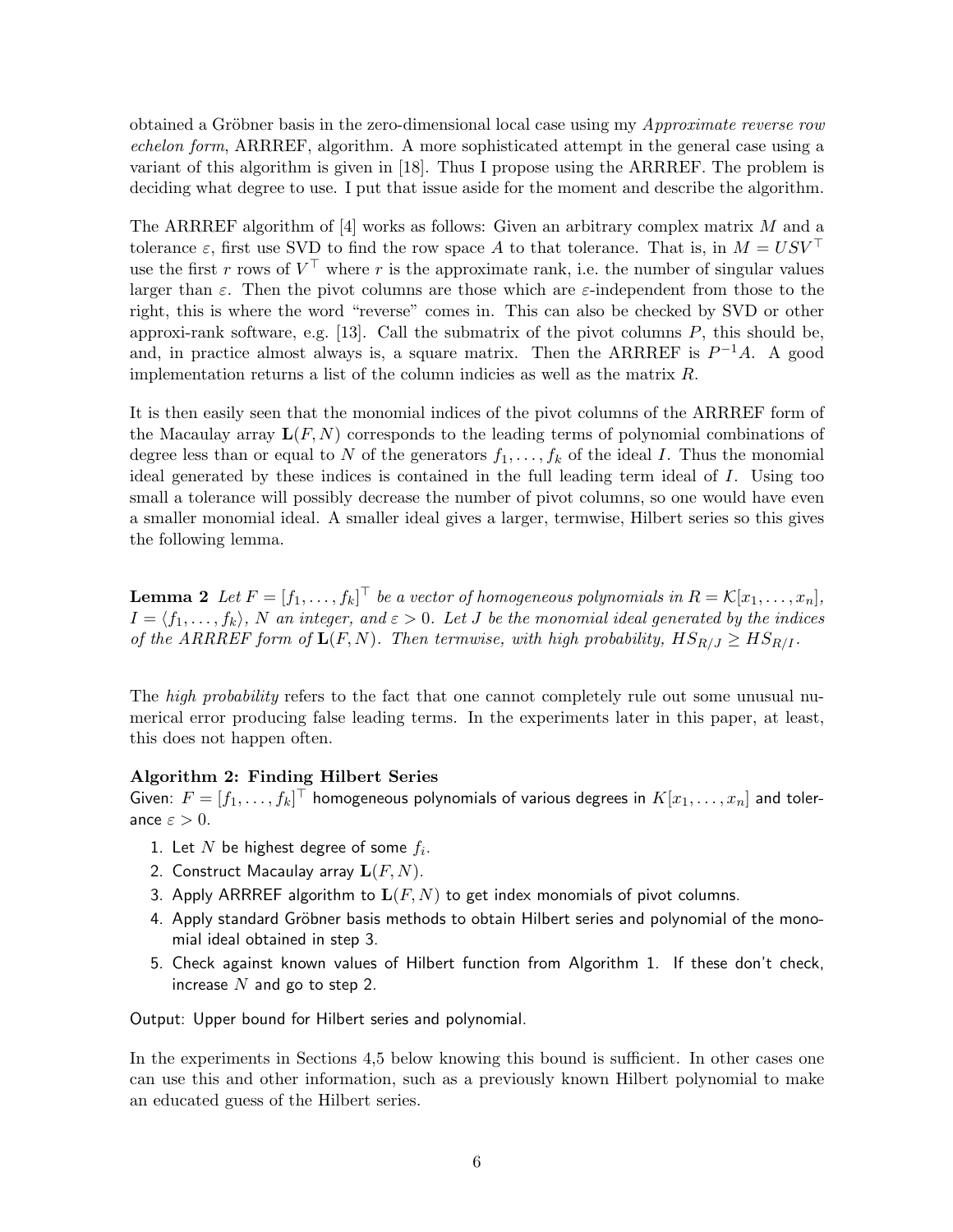Example 1: Consider the system of [4, Ex. 2] homogenized.

$$
f_1 = 2x^2w - xw^2 - x^3 + z^3
$$
  
\n
$$
f_2 = xw - yw - x^2 + xy + z^2
$$
  
\n
$$
f_3 = xy^2z - x^2zw + x^3z
$$

Algorithm 1 using  $N = 6$  gives

$$
HS = 1 + 4t + 9t^2 + 15t^3 + 20t^4 + 23t^5 + 24t^6 + \dots
$$

Applying Algorithm 2 using  $\mathbf{L}(F, 4)$  gives

$$
HS = 1 + 4t + 9t2 + 15t3 + 20t4 + 25t5 + 30t6 + 35t7 + ...
$$
  

$$
HP(d) = 5d
$$

This is not right so using  $\mathbf{L}(F, 5)$  gives

$$
HS = 1 + 4t + 9t^2 + 15t^3 + 20t^4 + 23t^5 + 26t^6 + 29t^7 + \dots
$$
  

$$
HP(d) = 8 + 3d
$$

This still gives a wrong value for  $HF(6)$ , using  $\mathbf{L}(F, 6)$  gives

$$
HS = 1 + 4t + 9t2 + 15t3 + 20t4 + 23t5 + 24t6 + 25t7 + ...
$$
  

$$
HP(d) = 18 + d
$$

This fits the known Hilbert function, in addition we know from [4] that this system has a single one-dimensional linear component hence the coefficient of  $d$  in the Hilbert polynomial should be 1. So  $HP(d) = 18 + d$  could be accepted as a good estimate of the correct Hilbert polynomial. In fact, since the original system here was exact this can be checked directly by standard Gröbner basis software and we find that the last Hilbert series and Hilbert polynomial are correct.

#### 2.3 Intersection of Ideals

I now turn to the ideal intersection algorithm. Assume  $I, J$  are radical homogeneous ideals of  $R = K[x_1, \ldots, x_n]$ . I wish to find a reduced basis of homogeneous polynomials for the intersection  $I \cap J$ . By reduced basis I mean

- 1. basis polynomials of the same degree are linearly independent.
- 2. no basis element is a linear combination of monomials multiplied by basis elements of smaller degree.

The algorithm below will calculate a reduced basis  $f_1, \ldots, f_k$  so that  $\langle f_1, \ldots, f_k \rangle_{(d)} = (I \cap$  $J)_{(d)}$  for  $1 \leq d \leq N$  for some given N.

Algorithm 3: Finding reduced basis for degree d part of  $I \cap J$ ,  $1 \le d \le N$ 

Given: Basis F for I and G for J, integer N, variables  $x_1, \ldots, x_n$  and numeric tolerance  $\varepsilon$ .

• Construct  $\mathbf{L}(F, N), \mathbf{L}(G, N)$ .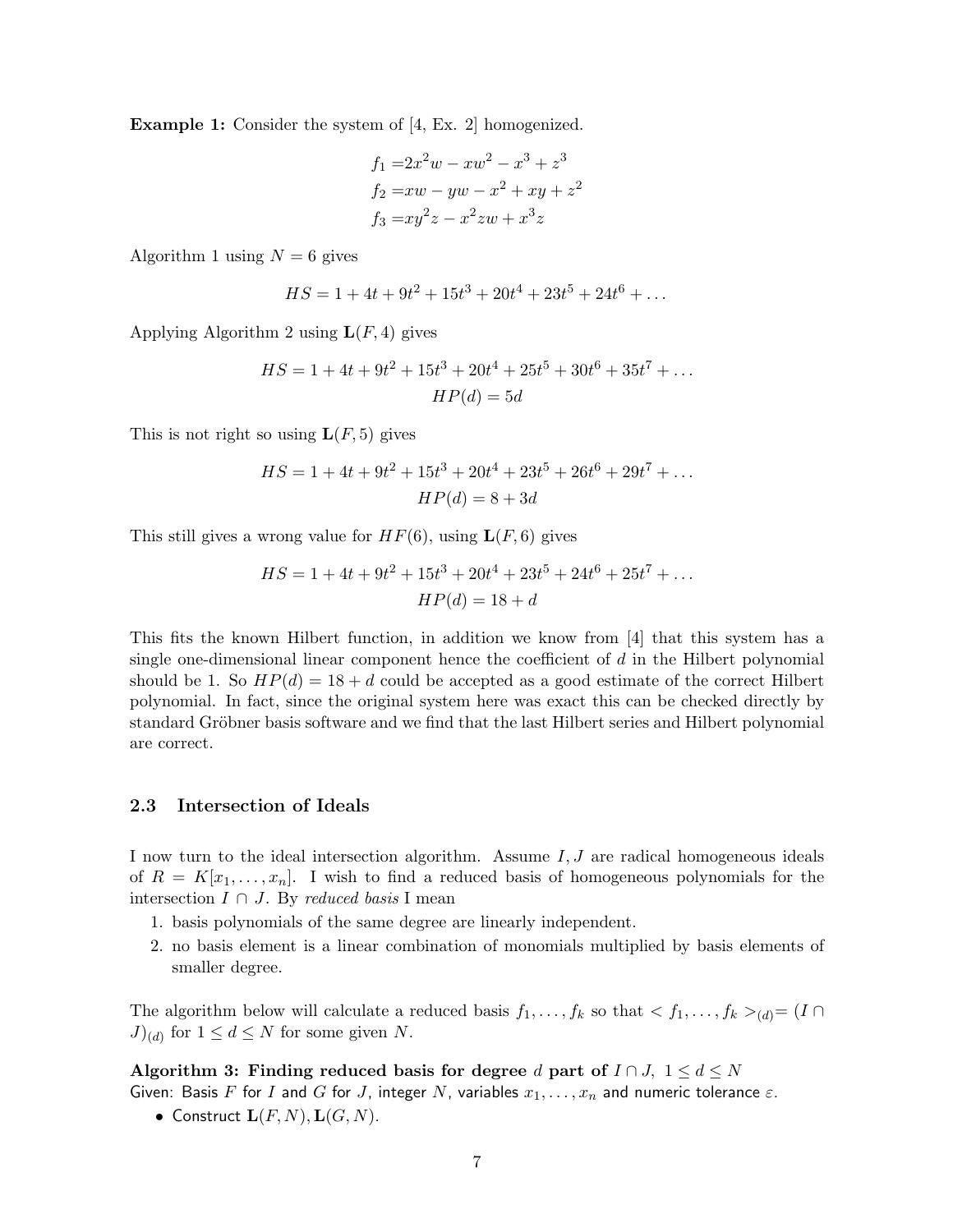- set  $H$  to empty vector.
- for d from 1 to N do
	- Find row space to tolerance  $\varepsilon$  for d-degree piece of  $\mathbf{L}(F, N)$ ,  $\mathbf{L}(G, N)$  respecively as in Algorithm 1.
	- Find basis H' of vector space intersection of above row spaces to tolerance  $\varepsilon$ .
	- If H is empty set  $H = H'$ , break from loop, go to next d.
	- Find row space of d-degree piece of  $L(H, d)$ , and calculate basis  $H''$  of orthogonal complement to tolerance  $\varepsilon$  of this row space in span $(H')$ . Add elements of  $H''$  to  $H$ .

Output: H, the reduced set of generators of degree  $\leq N$  for  $I \cap J$ .

To know that the output of Alorithm 3,  $\langle f_1, \ldots, f_k \rangle$  is a complete set of generators for  $I \cap J$ . one will have to know additional information. In this paper one will know the Hilbert Polynomial of  $I \cap J$  and at what point one can be sure the Hilbert function coincides with the Hilbert polynomial. Since the ideal  $K = \langle f_1, \ldots, f_k \rangle$  has Hilbert function no smaller than that of  $I \cap J$ if we use Algorithm 2 to give an upper bound for the Hilbert function of  $K$  and this upper bound coincides with the known values of the Hilbert function of  $I \cap J$  for  $d > N$  then we have correct generators.

# 3 Seminormality

Although this paper is not about seminormality, I will use some results about seminormality from [3, 5, 6, 7]. Since many readers may not be familiar with this concept I will give a brief background and state the results needed later in this section.

Traditionally a non-singular curve has been called normal, and a seminormal curve was one with only normal crossings and singularities, such as a node. More complicated singularities, such as a cusp, were not seminormal. The modern study of seminormality dates to the two seminal papers by C.Traverso and R. G. Swan [21, 20] in 1970 and 1980 respectively. Loosely, from Traverso's point of view, ignoring technical hypotheses, the seminormalization of a ring A is the largest overring S in the normalization of A with  $Spec(S) = Spec(A)$ . Thus, in some loose sense, S is the most generic ring giving the same geometry as A. This will be my point of view in this paper. Swan, on the other hand, gave an arithmetic condition applicable to all commutative rings: A is seminormal if given  $a, b \in A$  with  $a^3 = b^2$  there is a unique  $c \in A$ with  $c^2 = a$  and  $c^3 = b$ . In both cases seminormal rings satisfied the homotopy condition  $Pic(A) = Pic(A[t_1, \ldots, t_n])$  for all  $n \geq 1$ . Although this last condition was my motivation for studying seminormality in the 1980's I will not mention this again here. It should be noted that it follows immediately from Swan's criteria that any normal ring and any UFD is seminormal, in particular the polynomial rings  $\mathcal{K}[x_1, \ldots, x_n]$  are seminormal for any field  $\mathcal{K}$ .

Most important for the present paper is F. Orecchia's theorem for reducible rings [17]. This says, in particular, that if  $A = R/(\bigcap_{i=1}^{N} I_i)$  with each  $R/I_i$  seminormal and each  $R/(I_i + I_j)$ reduced, i.e. no non-trivial nilpotent elements, for all  $i \neq j$ , then the seminormalization S of A is given by

$$
S = \{(a_1, \dots, a_N) \in \prod_{i=1}^{N} R/I_i \mid a_i \equiv a_j \bmod (I_i + I_j) \text{ all } i, j\}
$$
(3)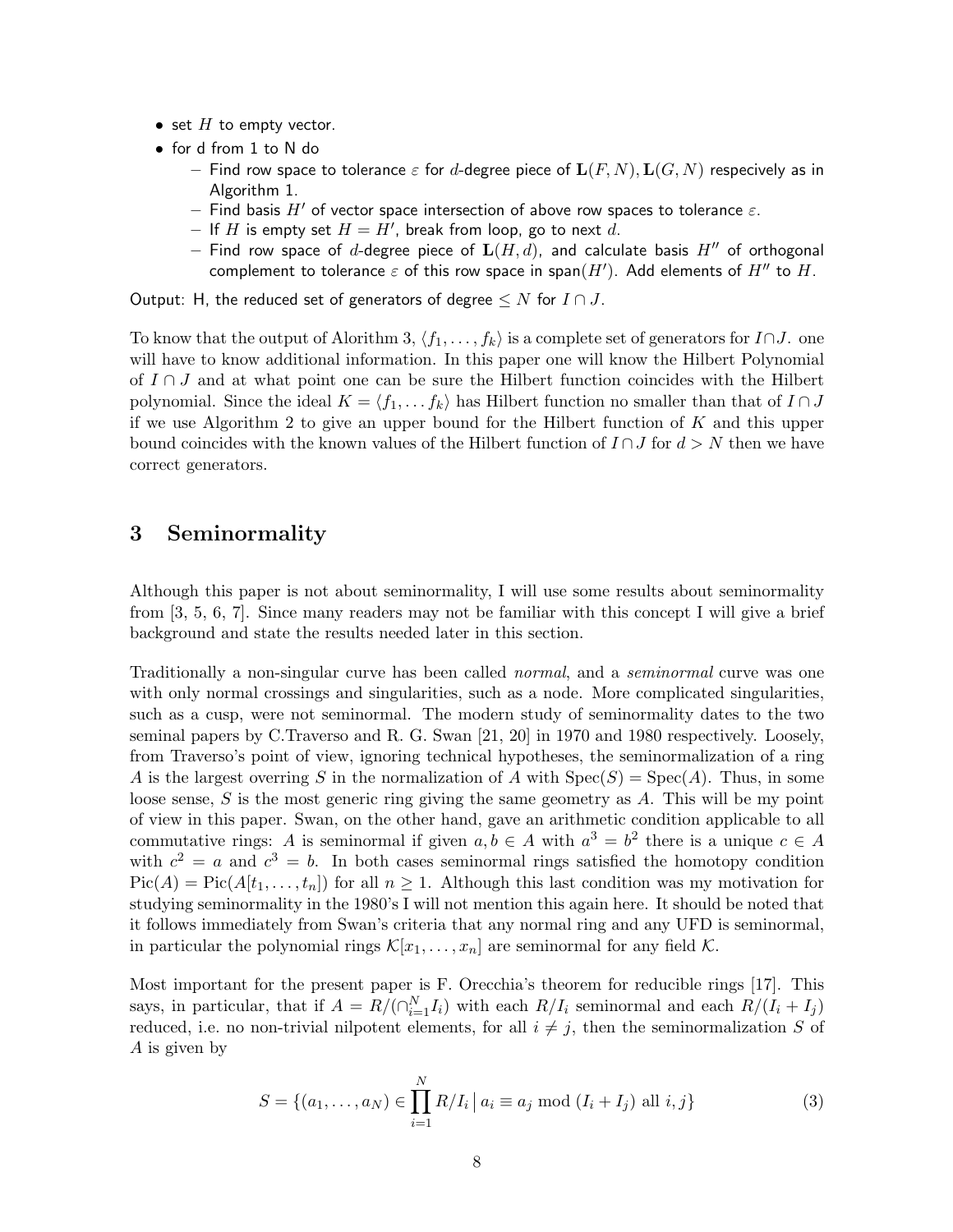A simple self-contained proof, with the exception of one easy lemma each from [20, 5], of this theorem from Swan's point of view is given in [3]. We, L. G. Roberts, C. A. Weibel and I, have called this result the *Chinese Remainder Theorem* because if, with notation as above,  $R/(\bigcap_{i=1}^{N} I_i)$  is seminormal then if  $a_1, \ldots, a_N \in R$  so that  $a_i \equiv a_j \bmod (I_i + I_j)$  for all  $i, j$  there exists  $a \in R$  with  $a \equiv a_i \mod I_i$  for all i.

There is one point of caution that must be mentioned. The ring S above may not be generated by elements of degree 1, even when A is the coordinate ring of a variety, examples will be given below. In this case  $S$  will not be the homogeneous coordinate ring of a projective variety. Thus the seminormalization of a union of lines in  $\mathbb{P}^n$  may not be a union of *straight* lines in some  $\mathbb{P}^r$ . See the comment on [6, p. 432].

I now turn to the case where  $R = \mathcal{K}[x_0, \ldots, x_n]$  and  $a = R/(\bigcap_{i=1}^N I_i)$  are the homogeneous coordinate rings of the realization of an abstract configuration of lines with seminormalization S. I will state three essential theorems about the Hilbert function and polynomial of the rings  $A, S$  from [5, 6].

**Theorem A:** Suppose the lines through each intersection point a union of lines have independent directions. Then dim  $S/A < \infty$ . In particular  $HP_A = HP_S$  when there are only two lines through each intersection point of the configuration.

This follows from [6, Cor. 4.2]. The construction of S in  $(3)$  is quite combinatorial. As will be shown below this is not enough to determine the Hilbert function of S but, under the hypothesis above, it is enough to determine the Hilbert polynomials.

**Theorem B:** Let S be the seminormalization of the union of N lines. Then

- i)  $HP_S(d) \leq H_S(d)$  for all  $d \geq 1$  and if  $HP_S(d_0) = H_S(d_0)$  for some  $d_0$  then  $HP_S(d) =$  $H<sub>S</sub>(d)$  for all  $d > d<sub>0</sub>$ .
- ii)  $HP_S(d) = H_S(d)$  for all  $d \geq N 2$ .
- iii) If only 2 lines meet at each intersection point and there are m intersection points then  $HP_S(d) = N(d+1) - m.$

This is just [6, Th. 1.5]. In general the formula for the Hilbert polynomial is slightly more complicated when there are more lines through some points. Since the hypotheses of only two lines through a point simplifies matters, I will restrict to this case throughout this paper. Several examples below, for example the double-five subvariety of the double-six, have the property that  $H_A(d_0) = H_S(d_0)$  for a particular  $d_0$  but  $H_A(d) \neq H_S(d)$  for some  $d > d_0$ . Of course  $H_A(d) \leq H_S(d)$  for all  $d \geq 1$ . Moreover, it follows from the proof of [5, Th. 20] that

**Theorem C:** Let A be the homogeneous coordinate ring of a union of N lines with seminormalization S. If  $H_A(d_0) = H_S(d_0)$  for some  $d_0 \geq N-2$  then  $H_A(d) = H_S(d)$  for all  $d \geq d_0$ .

Putting these theorems together with the results of §2 gives

**Theorem 1** Let  $A = R/I$ ,  $R = \mathbb{R}[x_0, \ldots, x_n]$  be the homogeneous coordinate ring of a realization in  $\mathbb{P}^n$  of an abstract configuration of N lines so that only two lines pass through any intersection point and there are m total intersection points. If  $d_0$  is the smallest integer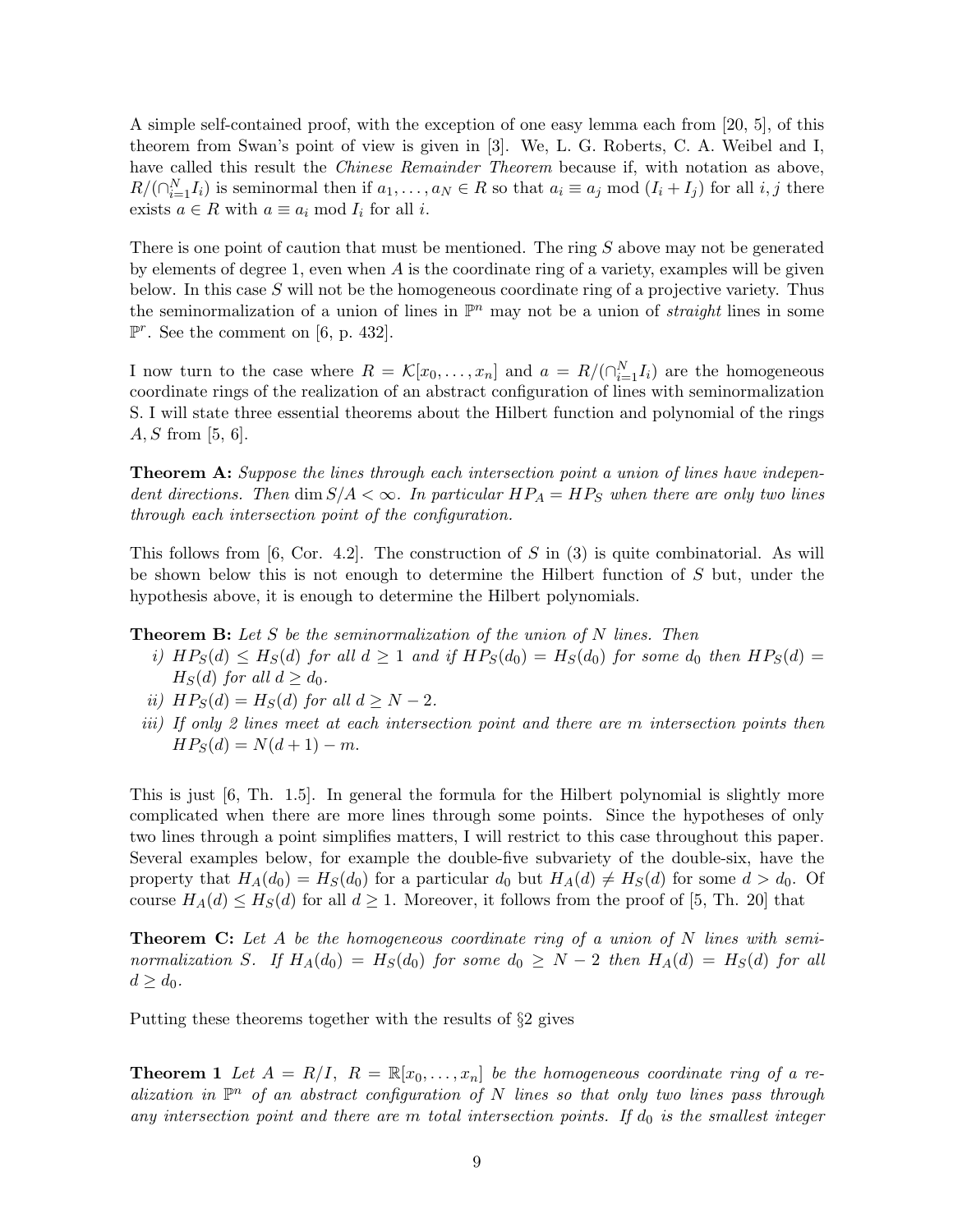$d_0 \ge N - 2$  such that  $HF_A(d_0) = N(d_0 + 1) - m$  then  $HF_A(d) = N(d+1) - m$  for all  $d \ge d_0$ . Further, if  $f_1, \ldots, f_k \in I$  and  $d_0 \geq N-2$  are such that the ideal  $K = \langle f_1, \ldots, f_k \rangle$  satisfies  $HF_{R/K}(d) = HF_A(d)$  for  $d < d_0$  and the approximate Hilbert polynomial from Algorithm 2 is  $HP_{R/K}(d) = N(d+1) - m$  then with, high probability,  $K = I$ .

By *complete intersection* I mean *strict* complete intersection, that is the ideal of a realization of lines in  $\mathbb{P}^n$  is generated by  $n-1$  elements. A result of Geramita and Weibel [9] says a connected union of lines, i.e. the diagram is connected, is seminormal if and only if it is Cohen-Macaulay. Since it is known [16, p. 171] that locally a complete intersection is Cohen-Macaulay, a necessary condition for complete intersections is that the homogeneous coordinate ring be seminormal. Examples in this paper confirm this result, but show the converse is not true.

### 4 Projections of abstract seminormal realizations

Starting from an abstract configuration of lines one can construct abstract seminormal realizations as in our discussion of Orecchia's theorem above. In general these do not correspond to seminormalizations of unions of lines in some  $\mathbb{P}^r$  because they may not have enough elements of degree 1. Examples will be given where it is possible to project the abstact seminormal realizations to actual realizations of the configuration in some  $\mathbb{P}^r$ . I then will calculate the Hilbert functions and find the ideal.

The ring S described by the "Chinese Remainder Theorem" in the previous section can be presented by exact sequences [7, (2.8)]

$$
0 \to S_{(d)} \to \prod \mathbb{R}[x_i, y_i]_{(d)} \xrightarrow{\theta_{(d)}} \prod \mathbb{R}[t_j]_{(d)}
$$
(4)

where the product of the  $\mathbb{R}[x_i, y_j]$  is over all lines and the product of  $\mathbb{R}[t_j]$  is over all intersection points. As in the last section the standing assumption will be that only two lines pass through an intersection point. Note that the two right hand terms of  $(4)$  can be identified with R-vector spaces so the maps  $\theta_{(d)}$  can be represented by matrices with certain structures.

The goal here is to start with an abstract configuration and construct seminormal realizations so I work backwards, mainly describe a matrix which should work for  $\theta_{(1)}$  and give criteria that will imply that  $\theta_{(1)}$  is a map for the degree one part of ring S as in (4).

Let C be an abstract configuration of lines and consider the matrix  $M(\theta)$  as given in [6, p. 78]. There are two columns, bicolumns, labeled  $x_i, y_i$ , for each line i and one row, labeled  $t_j$  for each intersection point. Each row will be zero except for two pairs  $(a_{i1}, b_{i1}), (a_{i2}, b_{i2})$  in the pair of bi-columns corresponding to the two lines intersecting that intersecting point. At least one coordinate of each pair must be non-zero. Additionally, all pairs in a bi-columns  $x_i, y_i$ must be independent as vectors in  $\mathbb{R}^2$ . Consider these pairs as homogeneous coordinates of the intersection points relative to some local homogeneous coordinate system on the line. In particular, the first two, from top, can always be  $(1, 0)$  and  $(0, 1)$ , i.e. these first two points can determine the homogeneous coordinate system.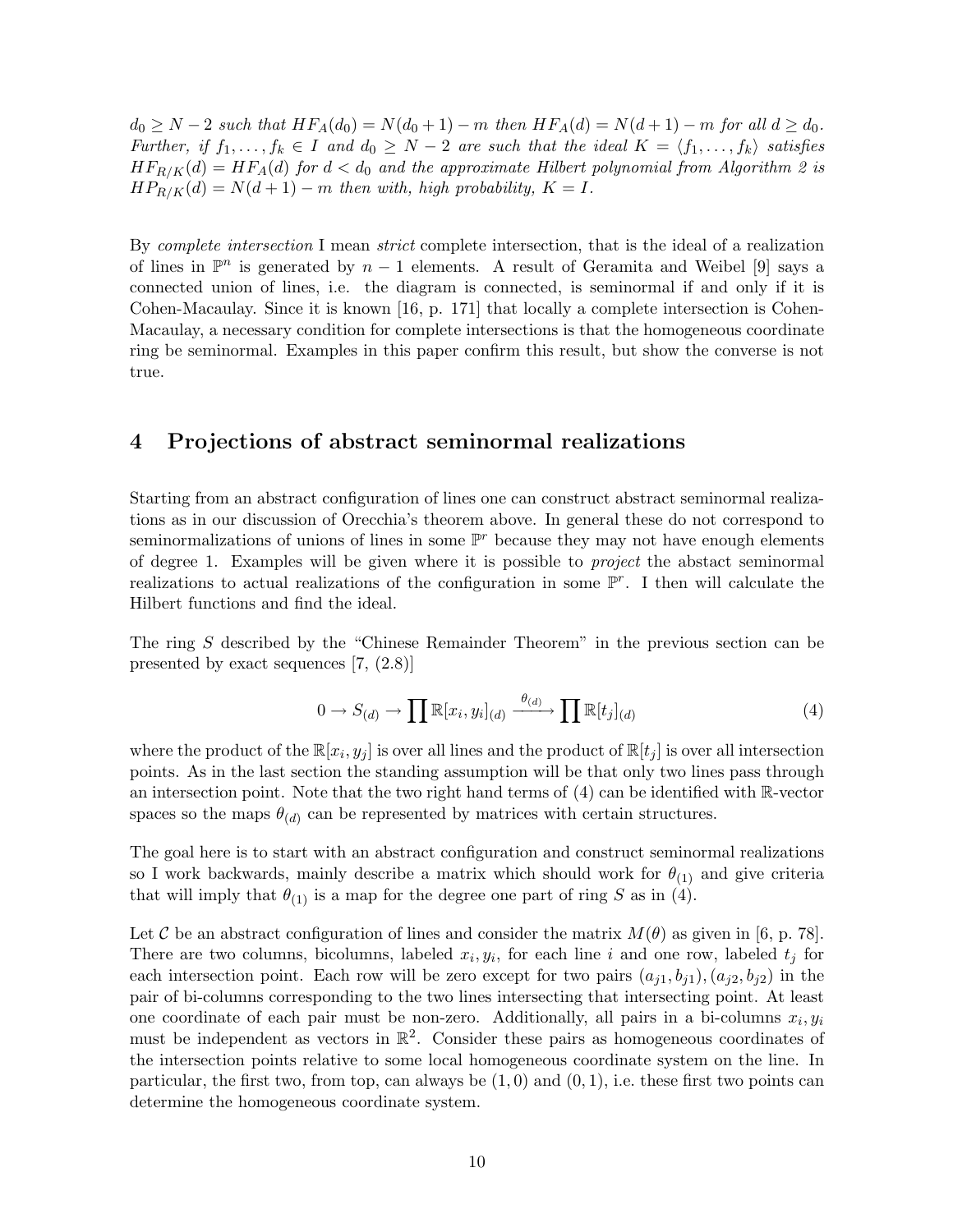

Figure 2: The 2-4 configuration

For example, consider the 2-4 configuration in Figure 2.

Then  $M(\theta)$  could be given by Figure 3 where blank spaces indicate mandatory zeros.

|             | $x_1$ | $y_1$ | $x_2$ | $y_2$ | $x_3$ | $y_3$ | $x_4$ $y_4$ |   | $x_5$              | $y_5$            | $x_6$    | $y_6$ |
|-------------|-------|-------|-------|-------|-------|-------|-------------|---|--------------------|------------------|----------|-------|
| $t_1$       | 1     | 0     |       |       |       |       |             |   |                    | $\boldsymbol{0}$ |          |       |
| $t_2$       | 0     |       |       |       |       |       |             |   |                    |                  | 1        | 0     |
| $t_3$       |       |       |       | 0     |       |       |             |   | 0                  |                  |          |       |
| $t_{\rm 4}$ |       |       |       |       |       |       |             |   |                    |                  | $\Omega$ |       |
| $t_{\rm 5}$ |       |       |       |       |       | 0     |             |   | $\boldsymbol{a_5}$ | $b_5$            |          |       |
| $t_6$       |       |       |       |       |       |       |             |   |                    |                  | $a_6$    | $b_6$ |
| $t_7$       |       |       |       |       |       |       |             | 0 | $a_7$              | $b_7$            |          |       |
| $t_8$       |       |       |       |       |       |       | 0           | 1 |                    |                  | $a_8$    | $b_8$ |

Figure 3:  $M(\theta)$  for the 2-4 configuration.

In Figure 3  $a_5, \ldots, a_8, b_5, \ldots, b_8$  are parameters, some of which can be eliminated as seen below. If these parameters are replaced by random real numbers, all non-zero, then we will have defined  $S_{(1)}$  in a numerically generic seminormal realization of our configuration. Moreover, we can get a basis by finding the approximate nullspace of the matrix  $M(\theta)$  with respect to a tolerance  $\varepsilon$ . In this particular case the  $8\times 8$  submatrix of the first 8 columns is the identity so the nullspace, **N** will be of dimension 4. If  $[c_1, \ldots, c_{12}]^\top$  is a vector in **N** then it can be interpreted as the element

$$
(c_1x_1 + c_2y_1, c_3x_2 + c_4y_2, \dots, c_{11}x_6 + c_{12}y_6) \in S_{(1)}.
$$
 (5)

In this case  $S_{(1)}$  is spanned by 4 independent elements of this type. Here, and below, I will identify the  $12 \times 4$  matrix with the vectors  $[c_1, \ldots, c_1 2]^\top$  and its columnspace, the nullspace, and the space  $S_{(1)}$ .

Pick a basis for  $S_{(1)}$ , perhaps the columns of N, and label the basis elements  $z_0, \ldots, z_r$ . Next take a subset of this basis  $z_0, \ldots, z_n$  where  $2 \leq n \leq r$ . Thinking of the  $z_j$  as members of the nullspace of  $M(\theta)$  view them as linear operators on the rows of  $M(\theta)$ . Restricting to just the two columns labeled above  $x_i, y_i$  then there can be at most 2 independent linear operators so there are at least  $(n+1)-2=n-1$  independent linear equations in  $z_0, \ldots, z_n$ , for  $2 \leq n \leq r$  of the form  $a_{j0}z_0 + aj1z_1 + \ldots a_{jn}z_n$  which vanish on columns  $x_i, y_i$ . Let  $\check{I}_i$  be the linear subspace spanned by these linear forms of the vector space with basis  $z_0, \ldots, z_n$ .

I can now paraphrase [7, Th. 3.4 and Cor. 3.7].

**Theorem D:** Let  $M(\theta)$  be a structured matrix for the abstract configuration C of N lines. Construct the subspaces  $\check{I}_i$ ,  $i = 1, ..., N$  as in the above discussion for a given  $n, 2 \leq n \leq r$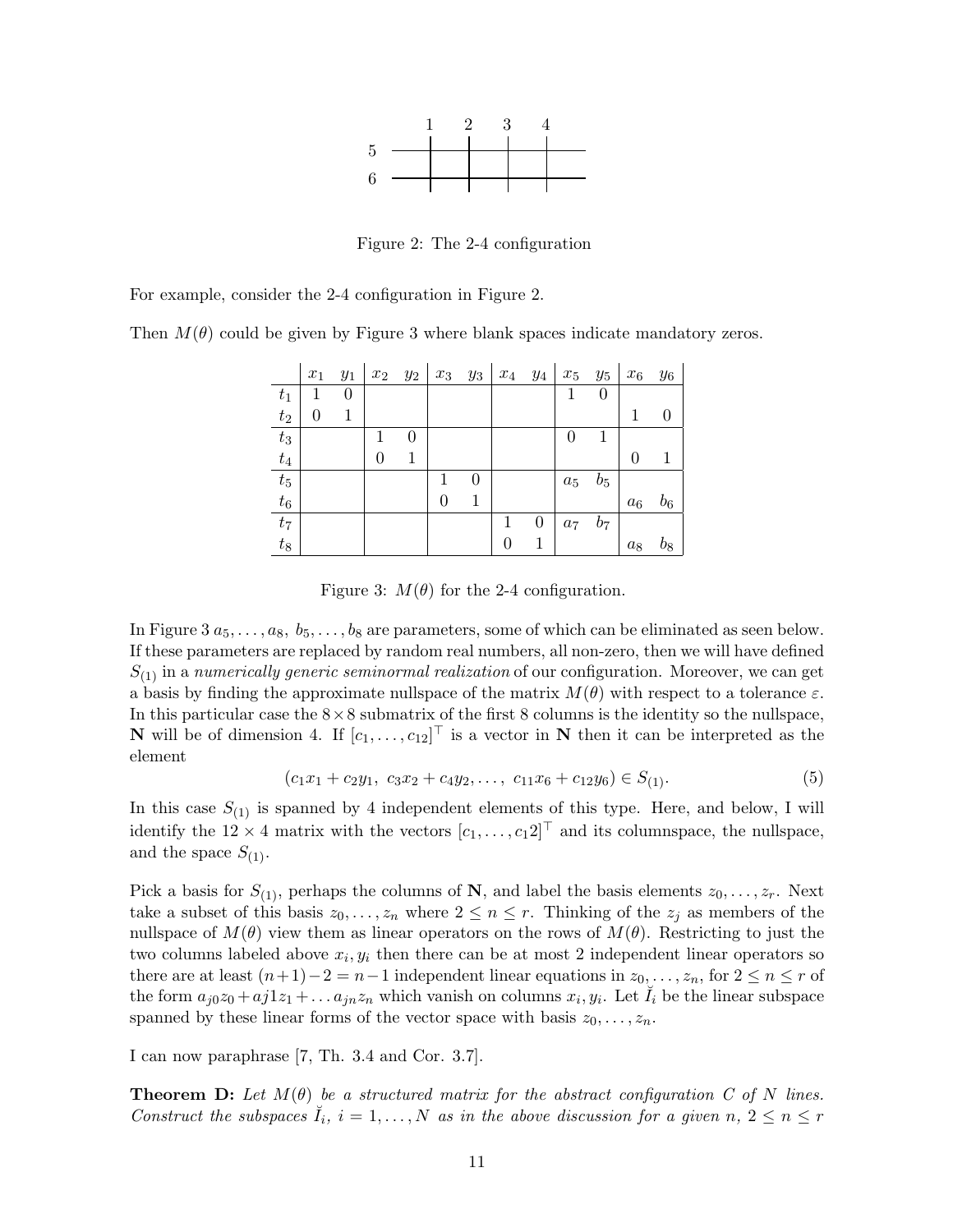where  $r + 1$  is the dimension of the nullspace of  $M(\theta)$ . Suppose

- 1. dim<sub>R</sub>  $\check{I}_i = n 1$  for all i.
- 2.  $dim_{\mathbb{R}}(\breve{I}_i + \breve{I}_j) = n$  if lines i, j intersect in C.
- 3.  $dim_{\mathbb{R}}(\breve{I}_i + \breve{I}_j) = n + 1$  if lines i, j are skew in C.

Next let  $I_i$  be the ideal of  $R = \mathbb{R}[z_0, \ldots, z_n]$  generated by  $\check{I}_i$ , and let  $A = R / \bigcap_{i=1}^N I_i$ . Then Proj(A) is a union of N straight lines in  $\mathbb{P}^n$  with configuration C and  $S_{(1)}$  can be identified with the one dimensional forms of the seminormalization S of A.

Examples below show the hypotheses of Theorem D are almost always satisfied so long as  $n+1 \geq 2N-m \geq 4$  where m is the number of intersection points in C. When the hypotheses are satisfied by  $M(\theta)$  I will call Proj(A), or just A, a realization of C and the ring S an abstract seminormal realization of C. In particular, when  $n < r$  we called Proj(A) a projection of S, see [7, Th. 3.2] for an explaination of this terminology. If some of the entries of  $M(\theta)$ are randomly chosen floating point numbers, or if the  $z_i$  are a random linear combination of the entries of  $N$ , then the above discussion constructs a numerically generic projection of an abstract seminormal realization of the configuration of lines C.

Example 2: I continue with the 2-4 configuration of Figures 2,3. For the purposes of exposition I will replace the parameters in Figure 3 with integers and use exact, rather than my numerical, methods to obtain exact answer. It will be seen below that the result is not generic!

So replace the lower right  $4 \times 4$  block of  $M(\theta)$  in Figure 3 with

$$
\begin{bmatrix} 1 & 1 & 0 & 0 \\ 0 & 0 & 1 & 1 \\ -1 & 1 & 0 & 0 \\ 0 & 0 & 2 & -2 \end{bmatrix}
$$

Then a  $12 \times 4$  matrix with rows spanning the nullspace is

$$
\mathbf{N} = \left[ \begin{array}{cccccccc} 0 & 0 & 0 & -1 & 0 & -1 & 0 & -2 & 0 & 0 & 0 & 1 \\ 0 & -1 & 0 & 0 & 0 & -1 & 0 & 2 & 0 & 0 & 1 & 0 \\ 0 & 0 & -1 & 0 & -1 & 0 & -1 & 0 & 0 & 1 & 0 & 0 \\ -1 & 0 & 0 & 0 & -1 & 0 & 1 & 0 & 1 & 0 & 0 & 0 \end{array} \right]
$$

Normally the nullspace would be represented as columns, but I give the transpose here to save space. Let  $z_0, z_1, z_2, z_3$  be the rows of N and  $n = r = 3$  to project the abstract seminormal configuration to  $\mathbb{P}^3$ . Continuing to work computationally I first calculate the "lines" as matrices, let  $n_i$  be the 2 × 4 matrix whose columns form span the left nullspace of columns  $2i-1, 2i$ of the matrix N above. Then

$$
\mathbf{n}_1 = \begin{bmatrix} 1 & 0 \\ 0 & 0 \\ 0 & 1 \\ 0 & 0 \end{bmatrix}, \mathbf{n}_2 = \begin{bmatrix} 0 & 0 \\ 1 & 0 \\ 0 & 0 \\ 0 & 1 \end{bmatrix}, \mathbf{n}_3 = \begin{bmatrix} -1 & 0 \\ 1 & 0 \\ 0 & -1 \\ 0 & 1 \end{bmatrix}, \mathbf{n}_4 = \begin{bmatrix} 1 & 0 \\ 1 & 0 \\ 0 & 1 \\ 0 & 1 \end{bmatrix}, \mathbf{n}_5 = \begin{bmatrix} 0 & 1 \\ 1 & 0 \\ 0 & 0 \\ 0 & 0 \end{bmatrix}, \mathbf{n}_6 = \begin{bmatrix} 0 & 0 \\ 0 & 0 \\ 1 & 0 \\ 0 & 1 \end{bmatrix}
$$

By inspection each of these matrices is of rank  $2 = n - 1$ . One then easily checks conditions 2,3 of Theorem D by calculating the rank of the matrices  $[\mathbf{n}_i | \mathbf{n}_j]$  for  $1 \le i \le j \le 6$ . Hence the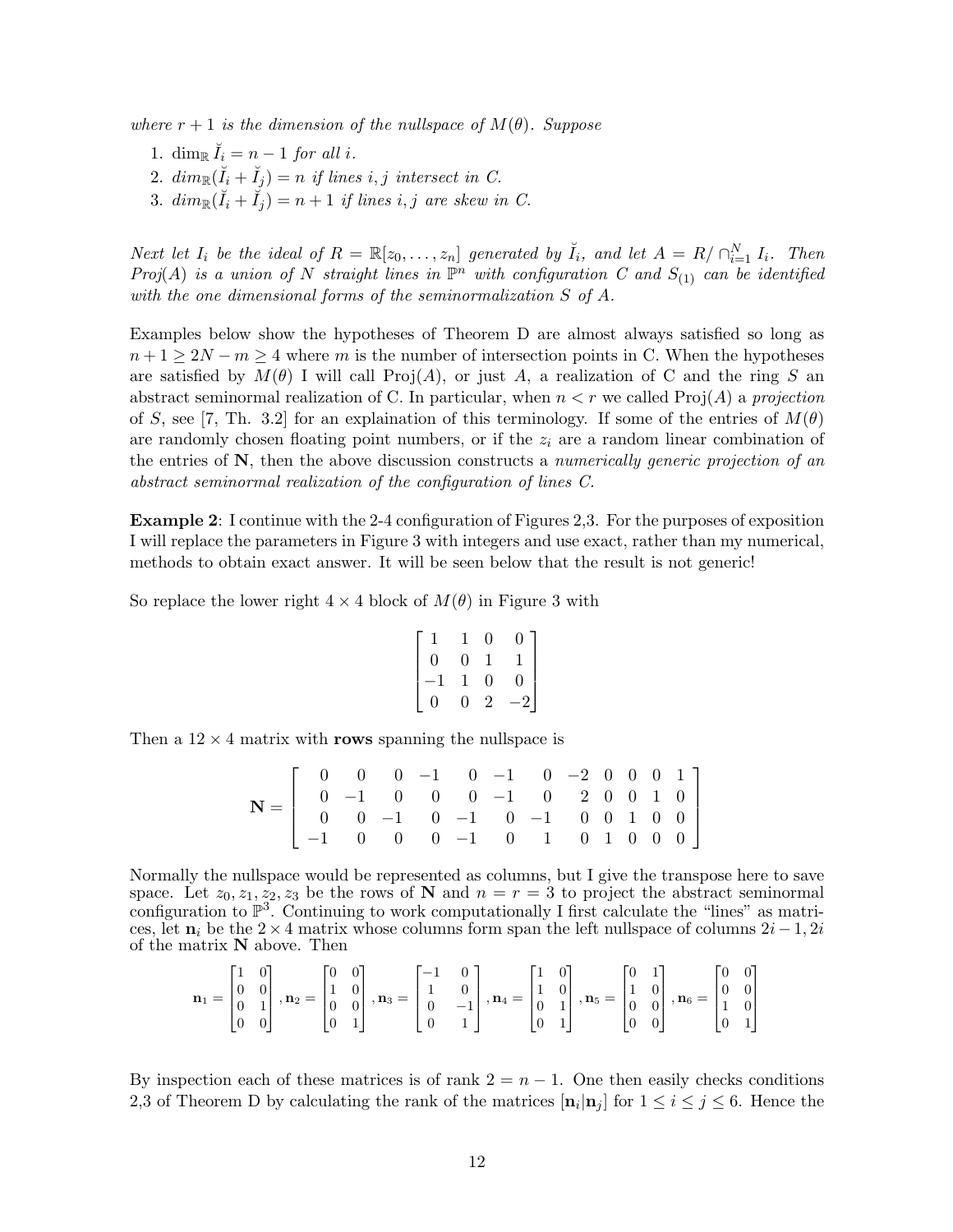lines in  $\mathbb{P}^3$  given as nullspaces of these matrices give a realization of the 2-4 configuration, in fact the ideals are

$$
I_1 = \langle x, z \rangle, I_2 = \langle y, w \rangle, I_3 = \langle -x + y, -z + w \rangle, I_4 = \langle x + y, z + w \rangle, I_5 = \langle y, x \rangle, I_6 = \langle z, w \rangle
$$

Now using Gröbner basis methods rather than Algorithm 3 I find genenerators for the ideal  $\bigcap_{i=1}^6 I_i$  as

$$
zy - wx, -x3w + y2xw, -x2wz + w2xy, -z2wx + w3x
$$
 (6)

Note that this realization is contained in the quartic  $zy - wx$  which is not generic for the 2-4 configuration. Further since  $HF_S(2) = HP_S(2) = 10 \neq HF_A(2) = 9$  this realization is not seminormal as predicted by [5, Example 7].

#### 4.1 Numerically generic realizations of 2- $p$  Configuration

The 2-p configuration, like the particular case of the 2-4 configuration, has 2 horizontal lines and  $p$  skew vertical lines. In this subsection I find realizations and calculate the ideal for  $p = 1, \ldots, 7$ . I start with a matrix with the structure of Figure 3 but with 2p rows and  $2p + 4$ columns. In all cases the leftmost  $2p \times 2p$  submatrix is the identity so  $M(\theta)$  will always have rank 2p and the nullspace will be of rank 4. Thus the realizations will always be in  $\mathbb{P}^3$ . For  $p = 1, 2$  there will be no parameters to choose, but for  $p \geq 3$  there will be  $4(p-2)$  choices. These choices will be random non-zero real numbers  $r, -1 < r < 1$ .

Table 1 gives the results. The first column is  $p$ , the second is the Hilbert function as a sequence,  $\rightarrow$  indicates the sequence continues following the Hilbert polynomial which is given. In the fourth column the degrees of the reduced basis are given, since there may be lots of generators I write, say,  $2^5$ ,  $3^2$  to indicate 5 generators of degree 2 and two generators of degree 3. And in the last column the letter "S" indicates the realization is seminormal, and "CI" indicates complete intersection.

Table 1: The 2-p configurations.

|   | <b>Hilbert Function</b>                    | Basis          | Properties |
|---|--------------------------------------------|----------------|------------|
|   | $1, 4, 7, \rightarrow 3d + 1$              | $2^3$          |            |
|   | $1, 4, 8, 12, \rightarrow 4d$              | $2^2$          | S,CI       |
| 3 | $1, 4, 9, 14, \rightarrow 5d - 1$          | $2,3^2$        | S          |
|   | $1, 4, 10, 16, 22, \rightarrow 6d - 2$     | 3 <sup>4</sup> | S          |
| 5 | $1, 4, 10, 18, 25, \rightarrow 7d - 3$     | $3^2, 4^2$     |            |
| 6 | $1, 4, 10, 20, 28, \rightarrow 8d - 4$     | $4^{\prime}$   |            |
|   | $1, 4, 10, 20, 31, 40, \rightarrow 9d - 5$ | $4^4.5^2$      |            |

Note that the numerically generic 2-4 here has a different Hilbert function than that of Example 2. For instance,  $HF(2) = 10$  so this realization of the 2-4 is not contained in a quadratic. On the other hand, it is seminormal. Note also that each of the above realizations come from different projections, the  $2-5$  realization may not be not be a subvariety of the  $2-7$ , for example.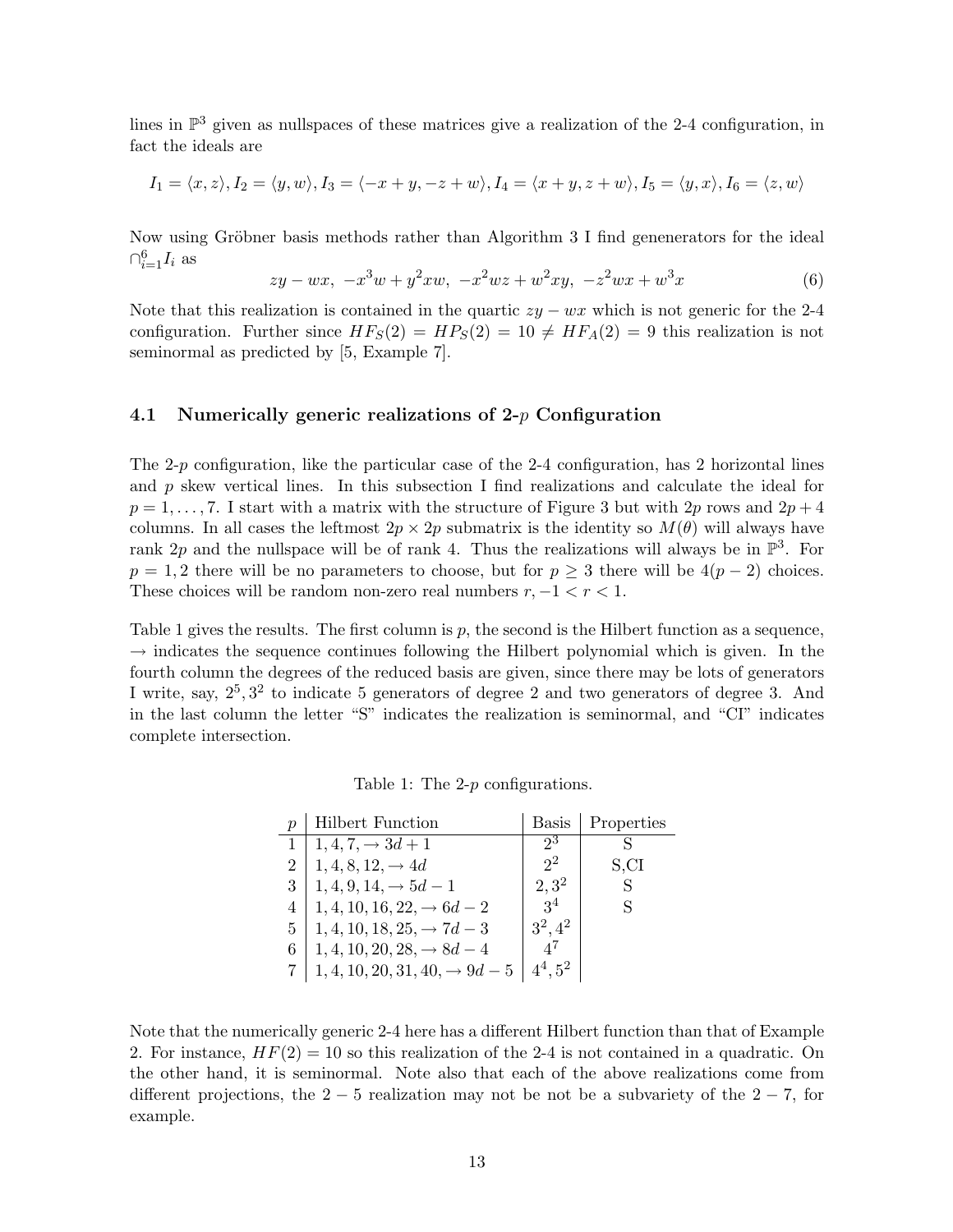The necessity of 7 fourth degree equations for the 2-6 configuration can be read off the Hilbert function.  $HF(4) = 28$  but there are 35 independent four variable quartics. Since there are no equations of lower degree the ideal must contain a 7 dimensional space of fourth degree equations.

Calculation of the 2-7 configuration is at the limit of of the current implementation of my algorithms. Some runs of Algorithm 3 gave incorrect results due to numerical errors. The problem is in the reducing stage of the algorithm which is the most numerically sensitive. In this example the errors were highlighted by failure of the inequality in Lemma 2 in degrees where the Hilbert function is known by Algorithm 1.

### 4.2 Projections of the Double-three.

The Double-3 configuration may be thought of as lines 1,2,3,7,8,9 of Figure 1. Alternatively the configuration is a hexagon where each side is skew to all but the two adjoining sides. There are, from either point of view, 6 lines and 6 intersection points, with only two intersection points on each line. Thus  $M(\theta)$  would have no parameters and look like

|       | $x_1$ | $y_1$ | $x_2$ $y_2$ |   |  | $x_3$ $y_3$   $x_4$ $y_4$ |   | $x_5$ $y_5$ |   | $x_6$ | Y6 |
|-------|-------|-------|-------------|---|--|---------------------------|---|-------------|---|-------|----|
| $t_1$ |       |       |             |   |  |                           |   |             | 0 |       |    |
| $t_2$ |       |       |             |   |  |                           |   |             |   |       |    |
| $t_3$ |       |       |             | 0 |  |                           | 0 |             |   |       |    |
| $t_4$ |       |       |             |   |  |                           |   |             |   |       |    |
| $t_5$ |       |       |             |   |  |                           |   |             |   |       |    |
| $t_6$ |       |       |             |   |  |                           |   |             |   |       |    |

Figure 4:  $M(\theta)$  for the Double-3 configuration.

The rank is 6, exactly, and the nullspace has dimension 6. I introduce some randomization by multiplying the  $12 \times 6$  matrix defining the nullspace by a random orthogonal matrix to get N. Now I project onto  $\mathbb{P}^3$ ,  $\mathbb{P}^4$  and  $\mathbb{P}^5$  by choosing the first 4,5 and 6 columns of N respectively. Table 2 uses the conventions used in Table 1 above.

|  |  |  | Table 2: Projections of Double 3 configuration |
|--|--|--|------------------------------------------------|
|--|--|--|------------------------------------------------|

|                | Projection   Hilbert Function                    |    | Basis   Properties |
|----------------|--------------------------------------------------|----|--------------------|
| $\mathbb{D}^3$ | $1, 4, 10, 18, 24, \rightarrow 6d \mid 3^2, 4^3$ |    |                    |
| $\mathbb{P}^4$ | $1, 5, 12, 18, 24, \rightarrow 6d \mid 2^3, 3^2$ |    |                    |
| $_{\rm ID5}$   | $1, 6, 12, 18, 24, \rightarrow 6d$               | 29 |                    |

In the case of  $\mathbb{P}^5$  numerical difficulties were encountered, it was necessary to add lines in an order to maximize the number of intersection points at each step.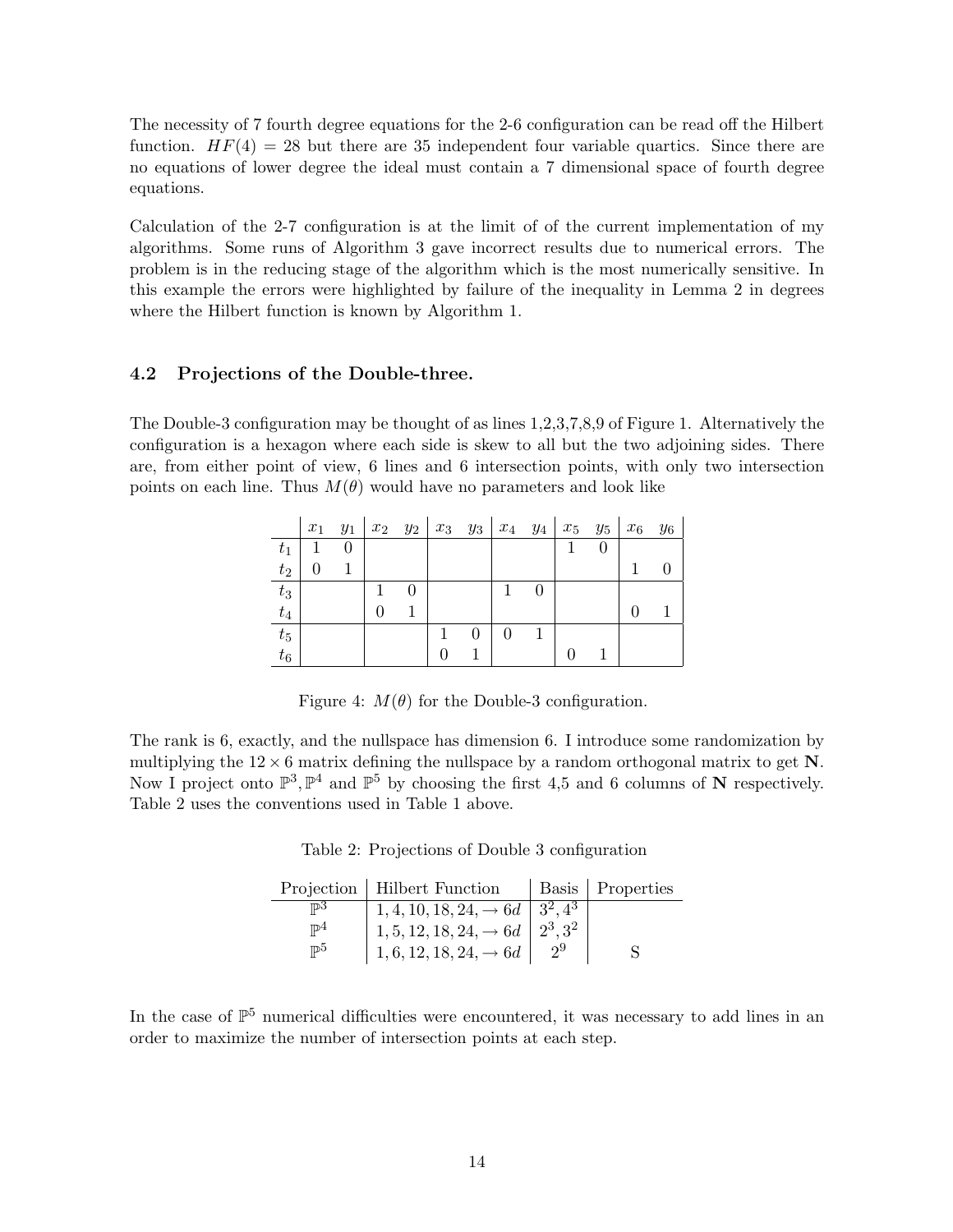#### 4.3 The Double-four.

The double 4 configurations consists of lines 1,2,3,4,7,8,9,10 of Figure 1. A table for the  $12 \times 16$  $M(\theta)$  as in Figure 3 has too many parameters. From [7, Th. 2.7] it follows that in addition to row operations on the pair  $x_i, y_i$  of columns, one can multiply an entire column or entire row by a non-zero constant. Given a line  $\ell_i$  so that the only lines intersecting it are  $\ell_j$  where  $i < j$ . Then by a series of all these operations the third point on this line can be denoted by  $(1, 1)$ . So the abstract seminormal  $S_{(1)}$  for the double-4 is determined by a matrix  $M(\theta)$  with only 8 parameters. In [7] we actually used even fewer, but this satisfactory for us. The first 4 lines have no parameters, all the parameters are in the lower right  $4 \times 8$  matrix which looks like

$$
\begin{bmatrix}\n0 & 0 & 0 & 0 & 0 & b_7 & b_8 \\
b_1 & b_2 & 0 & 0 & 0 & 0 & 0 & 0 \\
0 & 0 & b_3 & b_4 & 0 & 0 & 0 & 0 \\
0 & 0 & 0 & 0 & b_5 & b_6 & 0 & 0\n\end{bmatrix}
$$
\n(7)

I will do 3 experiments. For the first I simply replace all parameters by random real numbers  $-1 < r < 1$ . In this case  $M(\theta)$  has rank 12 so  $S_{(1)}$  projects directly into  $\mathbb{P}^3$ .

Motivated by the discussion of the double-four in [7] I apply the exact fraction free Gaussian Elimination to the unevaluated  $M(\theta)$ . The result is that all entries in the bottom row are polynomials in the parameters  $b_1, \ldots, b_8$  and setting each entry to zero gives the simple simultaneous solution

$$
b_4 = b_2, b_5 = -b_3, b_6 = -b_1, b_7 = -\frac{b_3}{b_2}, b_8 = -\frac{b_1}{b_2}
$$
 (8)

Thus any non-zero random evaluation gives  $M(\theta)$  of rank 11. In fact, for the random values I use, the smallest singular value was  $0.4 * 10^{-15}$  while the next smallest was about 0.87 so the numerical rank was quite definitively 11. This  $S_{(1)}$  projects directly into  $\mathbb{P}^4$  and also into  $\mathbb{P}^3$ , giving the second two experiments.

The results are given in Table 3.

|  |  |  | Table 3: Projections of Double 4 configuration |
|--|--|--|------------------------------------------------|
|--|--|--|------------------------------------------------|

|                | Experiment   Projection   Hilbert Function        | Basis   Properties |
|----------------|---------------------------------------------------|--------------------|
| $\mathbb{D}^3$ | $1, 4, 10, 20, 28, \rightarrow 8d - 4$            |                    |
| $\mathbb{P}^4$ | $1, 5, 12, 20, 28, \rightarrow 8d - 4$            | S.CI               |
| $\mathbb{P}^3$ | $1, 4, 10, 19, 28, \rightarrow 8d - 4$   $3, 4^3$ |                    |

The double 4 in experiment 2 is seminormal by [6, Ex. 4.4], seminormality does not follow from results of this paper since  $HP_S(1) \neq H_S(1)$  and we only directly know the degree 1 part of S. This is a complete intersection. In fact, using a non-generic choice of parameters, in this case  $b_1 = b_2 = b_3 = 1$  one also gets a seminormal complete intersection with the same Hilbert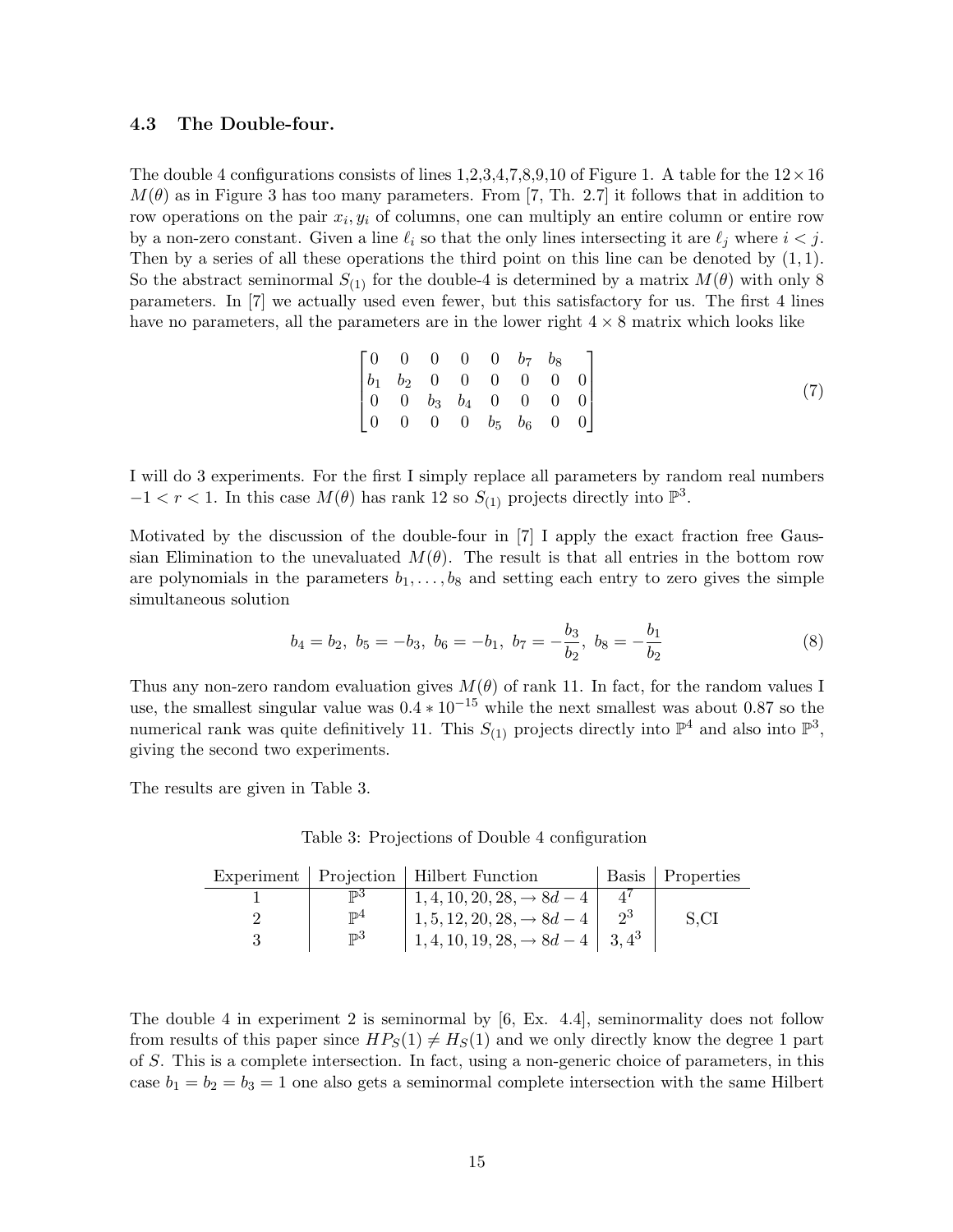function. A Gröbner basis method gives the very pleasant homogeneous system

$$
\begin{cases}\n xu - xy = 0 \\
 xy - yz - yu + yv = 0 \\
 zv = 0\n\end{cases}
$$
\n(9)

Note that two distinct double-fours are obtained in  $\mathbb{P}^3$ , one with seminormalization satisfying  $HF<sub>S</sub>(1) = 4$  and not contained in a cubic whereas the other has the generic example in  $\mathbb{P}^4$  as its seminormalization and does lie in a cubic.

# 5 Classical Constructions related to Schläfli's Double-Six

In H. S. M. Coxeter's review [2] of Volume II of Ludwig Schläfli's collected works he says that one paper

. . . is modestly entitled "An attempt to determine the 27 lines upon a surface of the third order, and to divide such surfaces into species in reference to the reality of the lines upon the surface." The existence of 27 such lines had already been discovered by Cayley and Salmon, but this paper of 1856 gives the first complete discription of this configuration ...

This section is motivated by the discussion of Schläfli's result in Hilbert and Cohn-Vossen [11]. I will work exclusively in real projective 3-space in this section.

Start with an experiment, take three random lines in  $\mathbb{P}^3$ , or computationally, three  $4 \times 2$ real matrices with random entries. Check that these lines are skew. Using Algorithm 3 to find the ideal of the union of these three lines one gets Hilbert function and polynomial  $1, 4, 9, 12, \rightarrow 3t + 3$  and a basis of one quadratic and 4 cubics. So from either the Hilbert function or basis we see that there is a unique quadratic containing these three skew lines. Such a projective quadratic is called a hyperboloid and contains not just one, but two rulings of mutually skew lines [11, p.15].

The main new computational tool used in this section finds the 2 lines through a given point on a hyperboloid. The idea is that a line contained in a surface is tangent to the surface at each point of the line. Since we can obtain the equation  $h = 0$  of the surface from Algorithm 3 we can easily obtain the equation of the tangent plane at each point  $P$ , i.e.

$$
T = \frac{\partial h}{\partial x}\Big|_P x + \frac{\partial h}{\partial y}\Big|_P y + \frac{\partial h}{\partial z}\Big|_P z + \frac{\partial h}{\partial w}\Big|_P w = 0 \tag{10}
$$

where I am using  $x, y, z, w$  as my projective coordinates. Thus we need to find a component of the common solution to  $h = 0$  and equation (10). Since we are looking for a line and we already know one point it is enough to find one other witness point [19] on each line. To do this augment the two equations with two more, a random homogeneous linear equation and an equation of the form  $ax + by + cz + dw - 1 = 0$  to keep away from  $(0, 0, 0, 0)$ . One should get two solutions  $Q_1, Q_2$ . The two lines are then the lines spanned by  $P, Q_1$  and  $P, Q_2$ .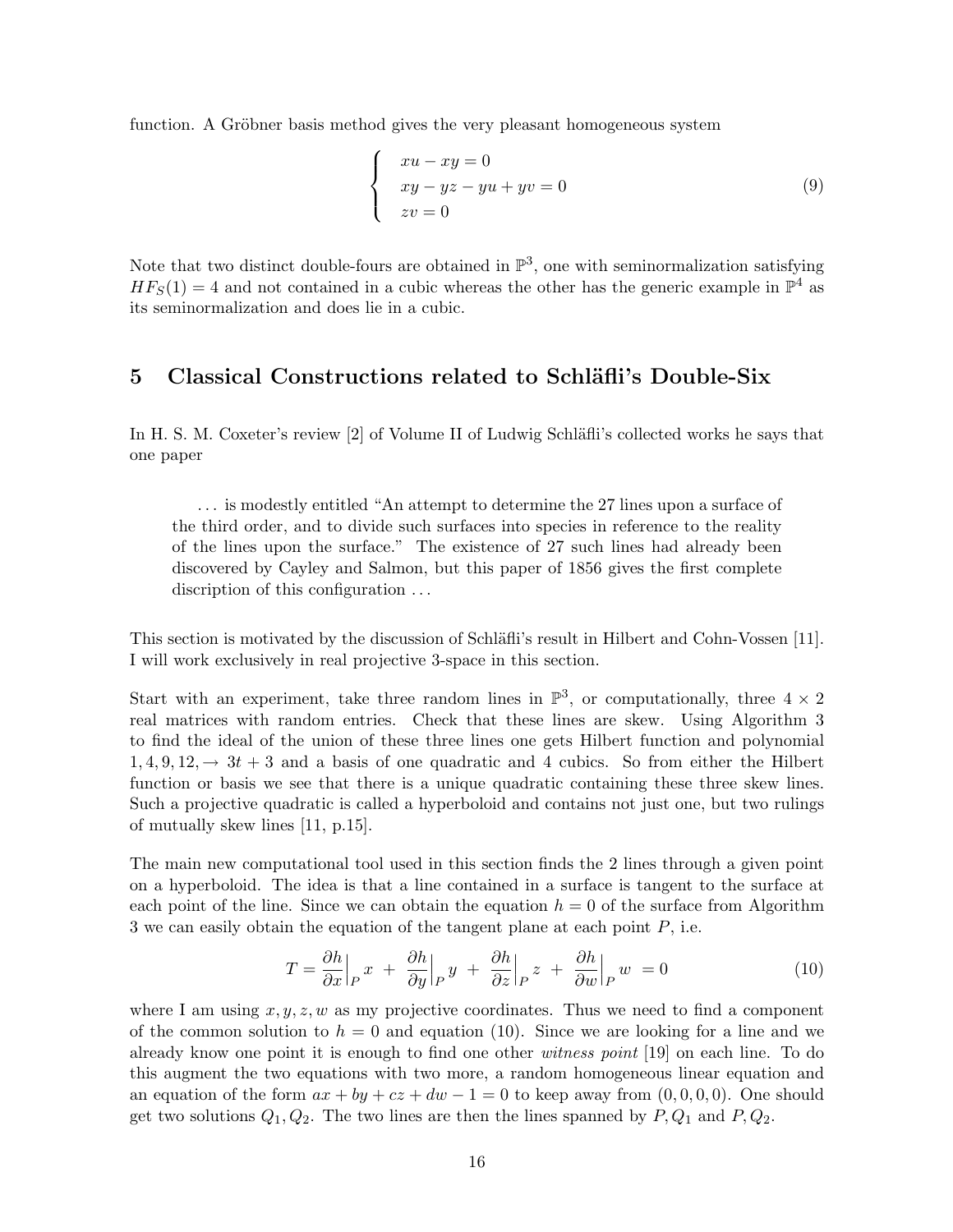Summarizing

Algorithm 4: Find lines through P on hyperboloid  $h = 0$ Given: Point P and hyperboloid  $h = 0$ 

- Construct tangent plane T at P to surface  $h = 0$ .
- Let  $f, g$  be random homogeneous linear functions
- Solve system  $[h, T, f, g-1]^\top$  for two solutions  $Q_1, Q_2$ .

Output: Lines spanned by  $P, Q_1$ , and  $P, Q_2$ .

It is necessary to have a good numeric solver available, I have used an external call to PHCpack [22]. I also find it useful to check the results for accuracy by testing a random point on the output lines to make sure it lies very near  $h = 0$ . Sometimes it is necessary to re-run the algorithm to get the desired accuracy.

# 5.1 Unions of Lines in hyperboloidal Position

I illustrate the use of Algorithm 4 by calculating the ideals of numerically generic  $p \times q$  configuration of p lines from one ruling on a hyperboloid and q lines from the other, see [5, Ex. 7]. When all lines lie in a single hyperboloid Hilbert and Cohn-Vossen say these lines are in [11, p. 164] hyperboloidal position.

When  $p, q < 3$  the constructions follow by random selection of the lines and/or the methods of §4. If  $p \geq 3$  then start with 3 random, hence skew, lines and find the hyperboloid  $h = 0$  using Algorithm 3 as above. Then by picking  $q$  random points on one of these lines as intersection points one can calculate the  $q$  lines in the other ruling by Algorithm 4. If necessary, picking random points on one of these lines then Algorithm 4 will give the additional lines in the first ruling.

For my experiment I began by generating 3 random lines in  $\mathbb{P}^3$  and used Algorithm 3 to find the unique hyperboloid containing them. Then I randomly picked the 5 intersection points on one of the lines. From each of these points I used Algorithm 5 to produce a line in the other ruling. I finally picked two random points on the first of these lines in the second ruling and then used Algorithm 5 to find the final two lines for the first ruling. I checked that each line in the first ruling did intersect each line in the second and also the the five lines in each ruling were, in fact, skew. The data from my experiment is given in Table 4, and the patterns are more striking given the randomness of the construction.

As before "S" stands for seminormal while "CI" means complete intersection. The determination of seminormality comes from [5], note however as in [6, §2] it follows from Theorem B that if  $HF_A(d) < HP(d)$  for any  $d \geq 1$  then the configuration cannot be seminormal. In particular this applies to the  $4 \times q$  configuration for  $q \leq 2$ . The determination of complete intersection is based on explicit calculation of ideal generators.

As I reached the end of the chart the calculations became more difficult, with numerical issues arising. The construction based on Algorithm 5 is not as accurate as the projections of the last section.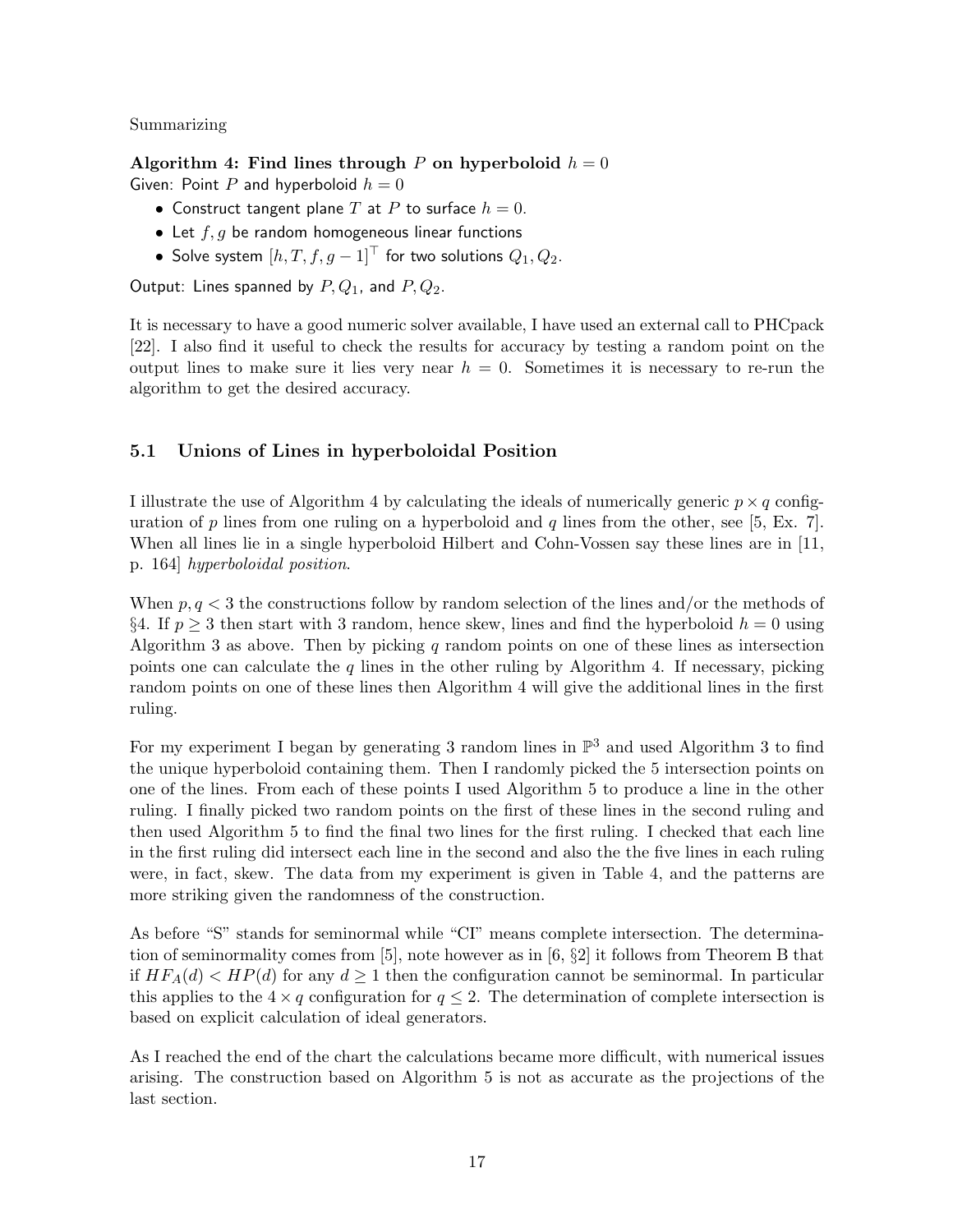| р              | q              | <b>Hilbert Function</b>                     | <b>Basis</b>       | Properties |
|----------------|----------------|---------------------------------------------|--------------------|------------|
| $\overline{2}$ | $\Omega$       | $1, 4, 6, 8, 10, \rightarrow 2d + 2$        | $2^{\overline{4}}$ | S          |
| $\overline{2}$ | 1              | $1, 4, 7, 10, 13, \rightarrow 3d + 1$       | $2^3$              | S          |
| $\overline{2}$ | 2              | $1, 4, 8, 12, 16, \rightarrow 4d$           | $2^2$              | S,CI       |
| 3              | 0              | $1, 4, 9, 12, 15, \rightarrow 3d + 3$       | $2,3^{4}$          |            |
| 3              | 1              | $1, 4, 9, 13, 17, \rightarrow 4d+1$         | $2,3^3$            |            |
| 3              | $\overline{2}$ | $1, 4, 9, 14, 19, \rightarrow 5d-1$         | $2,3^2$            | S          |
| 3              | 3              | $1, 4, 9, 15, 21, \rightarrow 6d - 3$       | 2,3                | S,CI       |
| 4              | 0              | $1, 4, 9, 16, 20, \rightarrow 4d + 4$       | $2,4^5$            |            |
| $\overline{4}$ | 1              | $1, 4, 9, 16, 21, \rightarrow 5d+1$         | $2,4^4$            |            |
| 4              | $\overline{2}$ | $1, 4, 9, 16, 22, \rightarrow 6d - 2$       | $2,4^3$            |            |
| 4              | 3              | $1, 4, 9, 16, 23, \rightarrow 7d - 5$       | $2,4^2$            | S          |
| 4              | 4              | $1, 4, 9, 16, 24, \rightarrow 8d - 8$       | 2,4                | S,CI       |
| $\overline{5}$ | 4              | $1, 4, 9, 16, 25, 34, \rightarrow 9d - 11$  | $2,5^2$            | S          |
| 5              | 5              | $1, 4, 9, 16, 25, 35, \rightarrow 10d - 15$ | 2, 5               | S,CI       |

Table 4: The  $p \times q$  configuration in hyperboloidal position.

### 5.2 The Double-six

I will closely follow the construction given on pages 164–167 of Hilbert and Cohn-Vossen [11]. They start with the following assertion about lines in  $\mathbb{P}^3$ .

Given three skew lines  $a, b, c$  and a fourth line d that is not in, or tangent to, the hyperboloid determined by a, b, c there are exactly two lines  $\ell_1, \ell_2$  which intersect all four of a, b, c, d.

Existence is given by a simple construction. Since the hyperboloid is a surface of degree 2 and  $d$  is neither in, nor tangent to, the surface  $d$  must meet the hyperboloid in two distinct points. Since the hyperboloid is a doubly ruled surface through each of these points there is a line in the opposite ruling to  $a, b, c$  through that point. These are the desired lines, they must be distinct since otherwise d would meet the common line in two distinct points and thus be the common line. But  $d$  is not in the hyperboloid.

To see that there are no other lines note that any line  $\ell$  meeting all of skew lines a, b, c must lie in the hyperboloid because it must meet the hyperboloid in at least three distinct points. But then  $\ell$  must meet d at the points where d meets the hyperboloid so  $\ell$  is one of the lines constructed above.

Computationally, I can carry out this construction using Algorithm 3 to explicitly find the hyperboloid, then use a numeric solver to find the two points where d intersects this hyperboloid and then find the desired lines from Algorithm 4. Note that, rarely, even when  $a, b, c, d$  are all real lines, the soluton lines  $\ell_1, \ell_2$  may be imaginary. Below a, b, c, d and  $\ell_1$  will be known and the problem will be to find  $\ell_2$ . There are the two points where d intersects the hyperbolid and two ruled lines through each of these. Only one of the four choices gives  $\ell_2$ , each choice must be tested until the correct choice is found.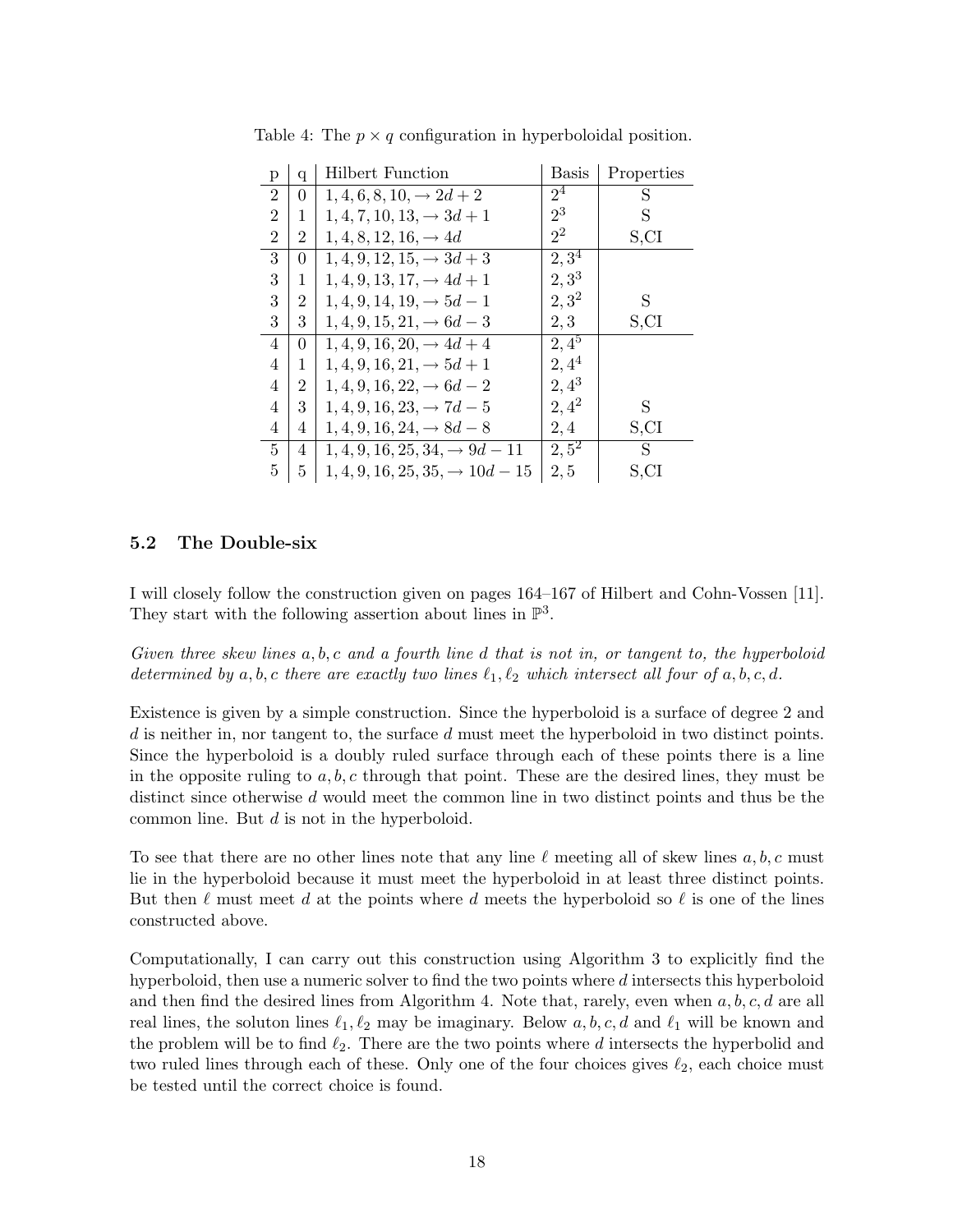One other simple construction will be needed. Given a line  $\ell$  I will need to find a random line meeting  $\ell$ . Computationally  $\ell$  will be represented by a  $4\times 2$  real matrix **n**. I must get a second 4 matrix **m** as random as posible but with rank $[n|m] = 3$ . So I choose one column of **m** to be a random linear combination of the columns of n and the second to be random. This will give me the desired line with probability one.

Table 5 describes my construction following that of Hilbert and Cohn-Vossen. The line number at the left refers to Figure 1, and lines are added in the order of the construction in [11]. At each step I calculate the Hilbert function and degree of basis elements of the ideal of the union of lines constructed so far, basis notation follows the previous tables.

| line                        | construction                    | Hilbert function                             | $_{\rm basis}$ |
|-----------------------------|---------------------------------|----------------------------------------------|----------------|
| 1                           | random line                     | $1, 2, 3, \rightarrow d+1$                   | 1 <sup>2</sup> |
| 8                           | random line meeting line 1      | $1, 3, 5, \rightarrow 2d+1$                  | 1, 2           |
| 9                           | random line meeting line 1      | $1, 4, 7, \rightarrow 3d+1$                  | $2^3$          |
| 10                          | random line meeting line 1      | $1, 4, 9, 13, \rightarrow 4d+1$              | $2, 3^3$       |
| 11                          | random line meeting line 1      | $1, 4, 10, 16, 21, \rightarrow 5d+1$         | $3^3, 4$       |
| 6                           | other line meeting $8,9,10,11$  | $1, 4, 10, 16, 22, \rightarrow 6d - 2$       | 3 <sup>3</sup> |
| 12                          | random line meeting line 1      | $1, 4, 10, 19, 26, \rightarrow 7d - 2$       | $3,4^5$        |
| 5                           | other line meeting $8,9,10,12$  | $1, 4, 10, 19, 27, \rightarrow 8d - 5$       | $3,4^4$        |
| 4                           | other line meeting $8,9,11,12$  | $1, 4, 10, 19, 28, \rightarrow 9d - 8$       | $3,4^3$        |
| 3                           | other line meeting $8,10,11,12$ | $1, 4, 10, 19, 29, \rightarrow 10d - 11$     | $3,4^2$        |
| $\mathcal{D}_{\mathcal{L}}$ | other line meeting $9,10,11,12$ | $1, 4, 10, 19, 30, 41, \rightarrow 11d - 14$ | 3, 4, 5        |
|                             | other line meeting $2,3,4,5$    | $1, 4, 10, 19, 30, 42, \rightarrow 12d - 18$ | 3, 4           |

Table 5: Construction of the Double-six

The construction does not specifically require that line 7 meet line 1, however Hilbert tells us that it will, in theory. Thus a required check on the construction is to test whether line 7 does in fact meet line 1. I find that it does with tolerance  $10^{-8}$ , i.e. if  $n_1, n_7$  are the matrices for lines 1 and 7 then by calculation the smallest singular value of  $[n_1|n_7]$  is less than  $10^{-8}$ .

From either the Hilbert function or Algorithm 3 this computation also shows that this doublesix is contained in a cubic, as also expected by the theory. It also shows that the double-six is a complete intersection of the cubic and a quartic, a fact that I have not seen explicitly mentioned. The double-six is seminormal by [5].

### 5.3 The Double-five

For completeness I mention the double-five. Lines 1–5, 7–11 of the double-six above form a double-five as a subvariety of the double-six. The Hilbert function is  $1, 4, 10, 19, 30, 40, \rightarrow$  $10t-10$ . The basis for the ideal is  $3, 4, 5^2$  in the notation of this paper so this is not a complete intersection. In fact by Theorem B or [6,  $\S2$ ] since  $HF_A(3) < HP(3)$  this double-five in a cubic cannot be seminormal. A double-five not in a cubic can be constructed in a similar method to the double-six. Here start with both lines 1 and 7 as random lines, lines 8,9,10,11 are random lines meeting line 1 and lines 2–5 are constructed by the hyperboloid method of the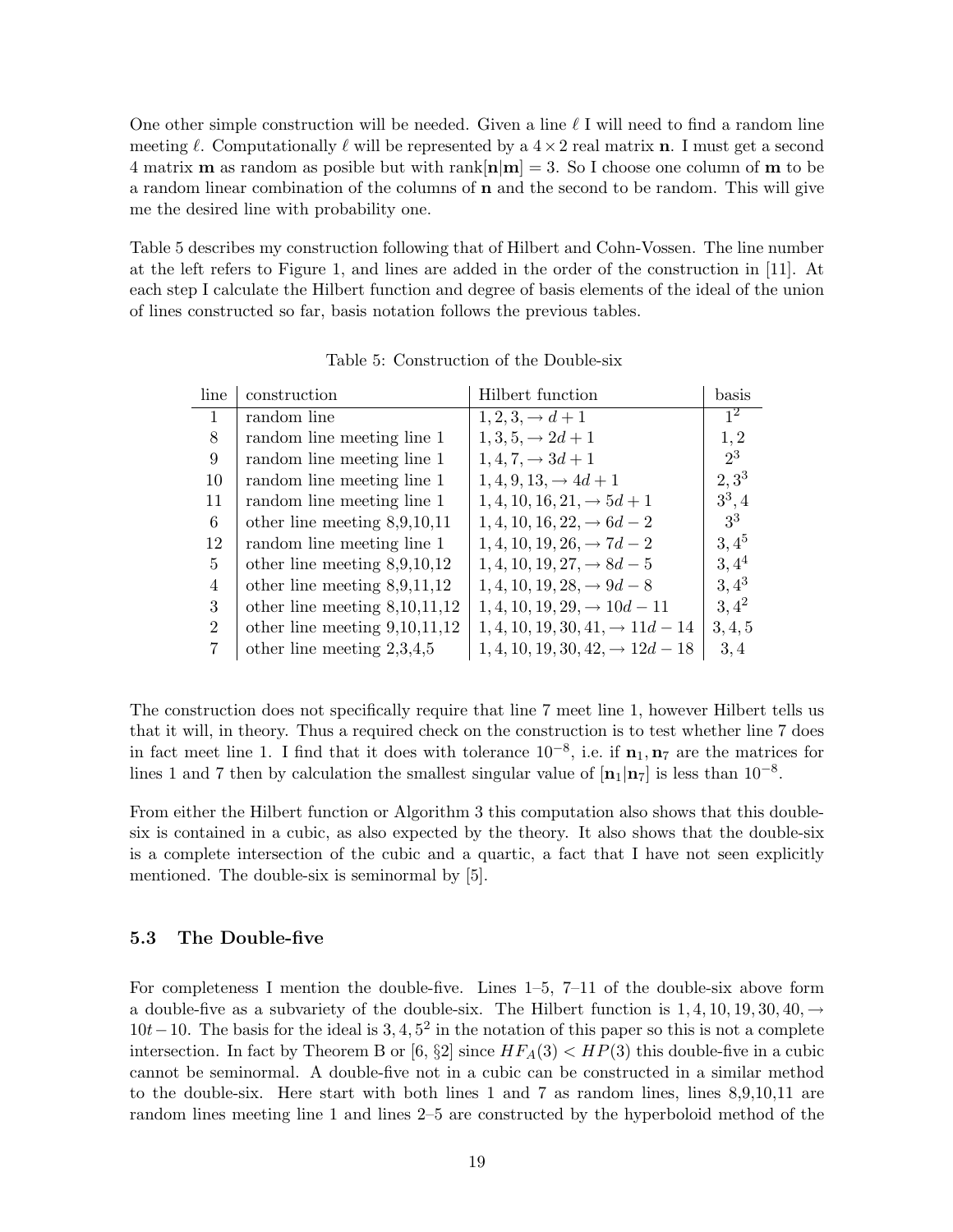last subsection. The resulting Hilbert function is  $1, 4, 10, 20, \rightarrow 10t - 10$  and the basis consists of 5 fourth degree forms, i.e.  $4^5$ . This is seminormal by [5] but, like the non-seminormal double-five, not a complete intersection.

One interesting observation we made in [5] was that if any line is removed from either doublefive above then  $HP = 9t - 7$  so  $HF_A(2) = 10 < 11 = HP(2)$  hence the resulting union is not seminormal by Theorem B. In particular the double-five not in the cubic is a seminormal union of 10 lines such that any 9-line subvariety is not seminormal.

### 5.4 Bertini, The Double-two and Schläfli again

As additional verification of my results I attempted to run the calculated ideals on the numerical algebraic geometry software BERTINI [1].

Bertini was able to run the complete intersection ideals as homogeneous sysystems but I was not able to get results on those homogeneous ideals of realizations in  $\mathbb{P}^n$  when the number of generators exceeded  $n-1$ . However running BERTINI on subsets of  $n-1$  generators was useful as the numerical primary decomposition of these complete intersection systems contain the lines of the configurations together with one or more additional one-dimensional components. I was able to get the desired results in most of my experiments by relaxing the BERTINI default tolerances slightly.

In a few cases the extra components were of degree 1, i.e. were additional lines. Often this had an immediate explaination, for example in the  $p \times q$  configurations in hyperboloidal position if  $q < p$  then the complete intersection of the quadratic and one other generator was the  $p \times p$ configuration, see Table 4. The surprise was double-three in  $\mathbb{P}^3$  using the two cubic generators. The resulting complete intersection was a *triple-three* configuration consisting of 3 families of 3 skew lines such that each line from a given family met exactly two lines of each of the other families.

This can actually be understood from the double 2 configuration, for example lines 1,2,7,8 of Figure 1. The double-two configuration generically realized in  $\mathbb{P}^3$  has Hilbert function  $1, 4, 9, 14, \rightarrow 4d + 2$  and the ideal is generated by a quadratic, two cubics and a biquadratic. Intersecting lines 1,8 line in a common plane the equation of which is easily calculated as the linear generator found by Algorithm 3. A BERTINI experiment shows that the intersection of this linear equation with one of the cubic generators of the ideal consists of three lines. The new line (not  $1,8$ ) can be calculated by another run of BERTINI choosing two witness points on the appropriate component, which is found by trial and error. This line meets all 4 lines of the double 2 but does not, since the construction is generic, go through either of the original intersection points. It is easily seen that this line must be the intersection of the plane containing lines 1,8 and the plane containing 2,7, so starting with 2,7 would produce the same line.

This explains the triple-three found as the intersection of two cubics containing the doublethree in  $\mathbb{P}^3$ . The double-three contains 3 double-two configurations, each of which produces, inside of any cubic containing the whole configuration, a third line. So the intersection of any two cubics containing the double-three must contain 9 lines.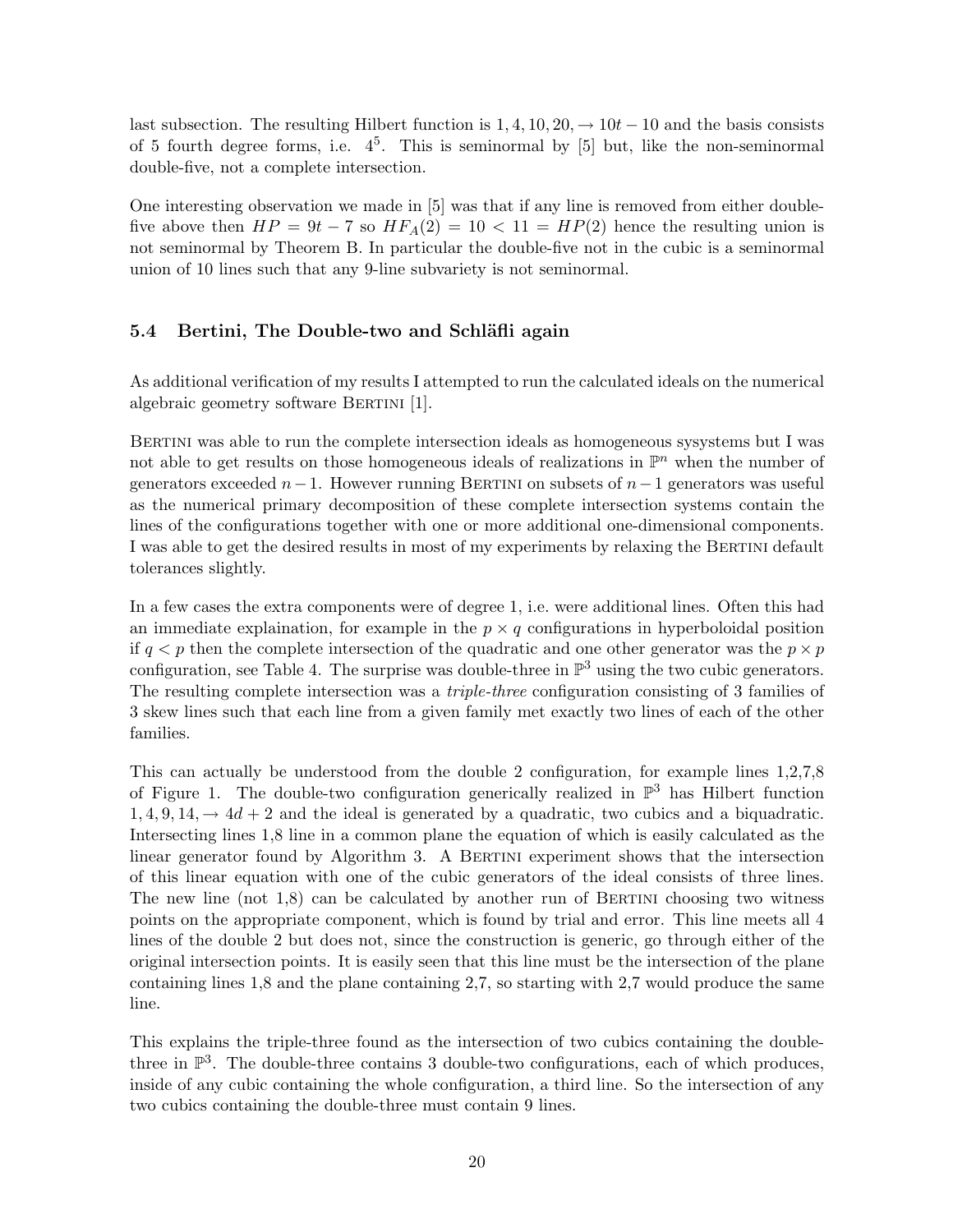This was Schläfli's trick in producing the 27 lines on the cubic surface. Starting with a doublesix he noted that he had 15 double-twos inside, each producing an additional distinct line inside the original cubic. Thus one method for constructing the 27 lines on a generic cubic would be to construct a generic double-six as in Table 5 and use the method above with BERTINI to obtain the other 15 lines. A different approach will be sketched in the Appendix.

### 6 Conclusion

Most of the results given in this paper were previously known and those that may be new are incidental to the main purpose of this paper, which is to demonstrate the effectiveness of Algorithms 1–3. These algorithms worked well most of the time, for a few of the calculations the algorithms needed to be run several times or in some cases a different order in which the lines was added gave better results. Finding the monomial basis in Algorithm 2 and the reduction step in Algorithm 3 were most likely to numerically unstable for problems with many generators of higher degrees. When there was a problem typically this was identified by failure to achieve consistent results between Algorithm 1, Algorithm 2 and the known Hilbert polynomial. Thus Algorithm 2, which was intended to insure a high enough degree is used in Algorithm 3, also served as a useful check on the numerics. Running time was not an issue for the size of problems considered, however developing a faster method of constructing the Macaulay Matrix would be helpful.

Most of all this paper was an enjoyable endeavor, connecting classical constructions with modern numerical methods. I thank Andrew Sommese and the organizers of this conference for indirectly motivating this work.

# 7 Appendix: Further details on the Double-six

For those readers who would like more details I give the ideal  $\langle f, g \rangle$  of the double-six of Section 5.2 in Figure 5 along with 12 of the intersection points, 2 on each line in Figure 6. The doublesix can be reconstructed with this information. Since I worked with a tolerance of  $10^{-8}$  I give this data to only 10 decimal places. The reader should find that the residues of these points under  $f, g$ , or random linear combinations of two of these points on the same line, are less than 10−<sup>8</sup> while a comparable random point not on the double-six will generally have residue larger than  $10^{-2}$ .

To find the equation a specific line, say  $\ell_1$  produce the matrix with columns the two points on  $\ell_1, \ell_1 \cap \ell_{10}$  and  $\ell_1 \cap \ell_{11}$  with approxi-left null-space columns of N

$$
M = \begin{bmatrix} -.5854379199 & -.6479860778 \\ .2645298328 & .3232470967 \\ .1598710137 & .1808024092 \\ .7494849355 & .6655342563 \end{bmatrix} \quad N = \begin{bmatrix} .19285566669 & .5634975329 \\ -.1468158563 & .8121072532 \\ .9701709632 & .01157912904 \\ -.00448310687 & .15105715298 \end{bmatrix}
$$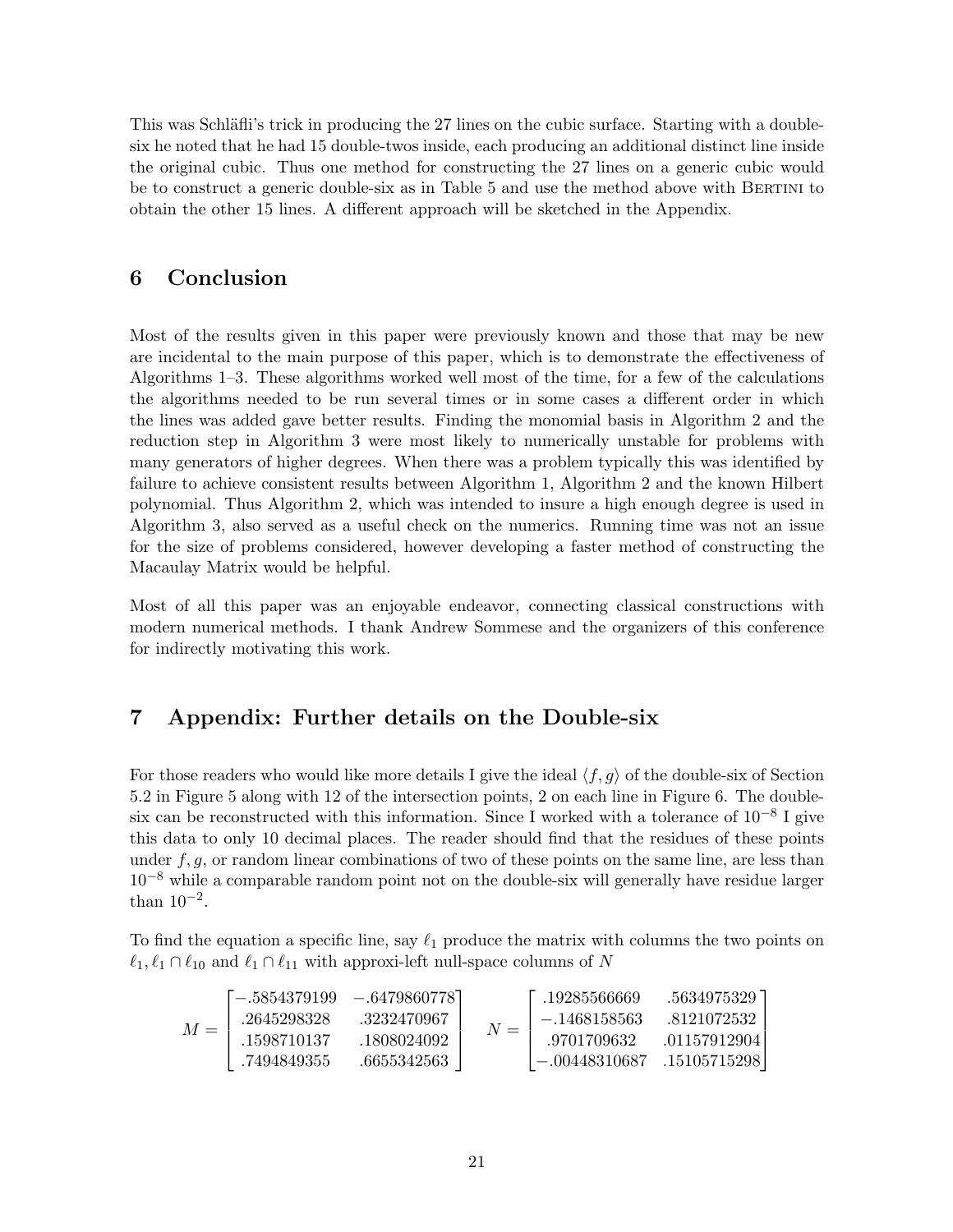$$
f = .03351127663x3 - .1429711953yx2 + .07241841360zx2 + .1081936936wx2 - .4593197466y2x + .1709914640zyx + .2727231459wyx + .01234636776z2x - .02181828213wzx - .1479770049w2x - .2842041187y3 + .1210633430zy2 + .1834877873wy2 + .08489035820z2y + .04705532012wzy - .00016769334w2y - .03673636650z3 - .06650068095wz2 - .04092257041w2z - .00919882902w3 g = .1774520591x4 - .9232579496w3y - .0070359194w4 + .1443598713y4 - .001882858627w2z2 + .1182279125w2y2 + .4734759417wz3 + .4530059073yx3 - .1637446827y3z - .08035955279z3 * y + .1448736933z2y2 + .01738014638z4 - .03007426727w3z - .2429350862w3x - .01343420698zx3 + .2228641957wx3
$$

Figure 5: Equations of Double-six of §5.2

| .4037409402<br>$\ell_2 \cap \ell_7 = \begin{vmatrix} -.3365762254, \\ -.3819703921, \end{vmatrix}$<br>.7601370385                                                                                                                                                                                                         | .1962272447<br>$\ell_6 \cap \ell_7 = \begin{bmatrix} .1415703611, \\ .8698650449 \\ -.4298691720 \end{bmatrix}$<br>$-.4298691720$                 | $-.1124878417$<br>$\ell_3 \cap \ell_8 = \begin{bmatrix} 1.12 & 0.000 & 0.000 \\ -0.1808569060 & 0.0000 \\ -0.8420630296 & 0.00000 \\ 0.000000 & 0.000000 \\ 0.000000 & 0.000000 \end{bmatrix}$ |
|---------------------------------------------------------------------------------------------------------------------------------------------------------------------------------------------------------------------------------------------------------------------------------------------------------------------------|---------------------------------------------------------------------------------------------------------------------------------------------------|------------------------------------------------------------------------------------------------------------------------------------------------------------------------------------------------|
| $[-.1986275803]$<br>$\ell_6 \cap \ell_8 = \begin{bmatrix} -.1225250017, \\ -.8590046133 \\ \frac{45500100}{45500100} \end{bmatrix}$<br>.4556816680                                                                                                                                                                        | .5545298037<br>$\ell_2 \cap \ell_9 = \begin{bmatrix} -.4116396051 \ -.4236036036 \ -.5861821554 \end{bmatrix}$                                    | $[-.4312661269]$<br>$\ell_5 \cap \ell_9 = \begin{bmatrix} .3659746522 \ -.4741137979 \ .6747504638 \end{bmatrix}$                                                                              |
| [-.5854379199]<br>$\ell_1 \cap \ell_{10} = \begin{bmatrix} .264529832 \ .864529832 \ .1598710137 \ .84644 \ .86464 \ .86464 \ .86464 \ .86464 \ .86464 \ .86464 \ .86464 \ .86464 \ .86464 \ .86464 \ .86464 \ .86464 \ .86464 \ .86464 \ .86464 \ .86464 \ .86464 \ .86464 \ .86464 \ .86464 \ .86464 \ .86464 \ .86464$ | .2256651716<br>$\ell_5 \cap \ell_{10} = \begin{bmatrix} -.3311382640 \\ .2945679289 \\ -.8675554251 \end{bmatrix}$<br>$\left[-.8675554251\right]$ | $[-.6479860778]$<br>$\ell_1 \cap \ell_{11} = \begin{bmatrix} .3232470967 \\ .1808024092 \\ .6655342563 \end{bmatrix}$<br>.6655342563                                                           |
| $\lceil -1032272442 \rceil$<br>$\ell_4 \cap \ell_{11} = \begin{vmatrix} -.4277069904 \\ -.8949543552 \end{vmatrix}$<br>$-0.07394300895$                                                                                                                                                                                   | $\lceil -4556881447 \rceil$<br>$\ell_3 \cap \ell_{12} = \begin{vmatrix} .2836272231 \\ -.07622228238 \\ 8400211 \end{vmatrix}$                    | $\lceil -.2937259451 \rceil$<br>$\ell_4 \cap \ell_{12} = \begin{vmatrix} .3532304135 \ - .3929967974 \end{vmatrix}$<br>.7965593898                                                             |

Figure 6: Selected points on the Double-six (homogeneous coordinates in  $\mathbb{P}^3$ )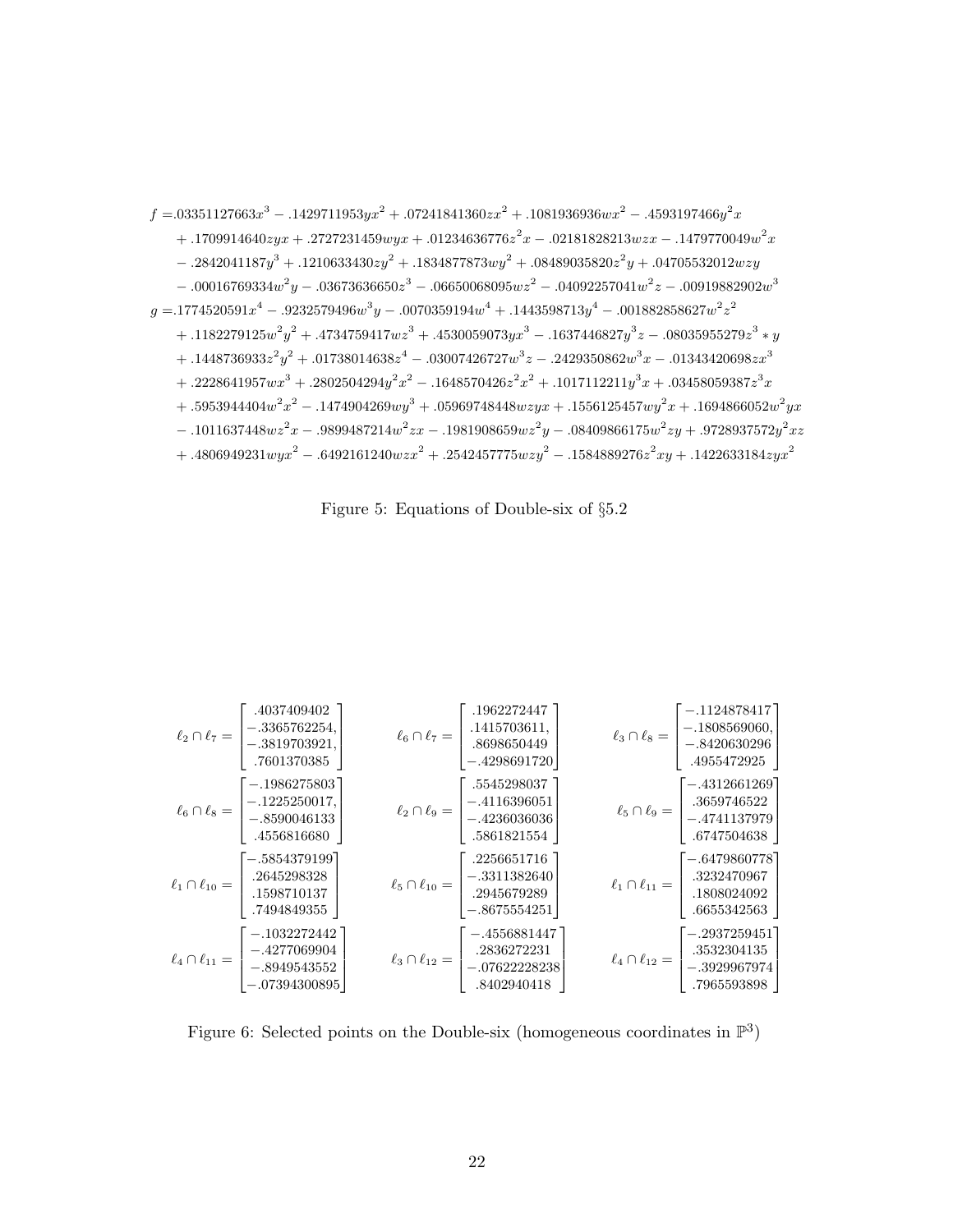Then the desired generators for the ideal of  $\ell_1$  are

$$
\ell_1 = \begin{cases} .1928556667x - .1468158563y + .97017096324z - .004483106866w \\ .563497532x + .8121072532y + .0115791290z + .1510571530w \end{cases}
$$

One can also find the plane containing, say,  $\ell_1, \ell_8$  by adding the two points  $\ell_3 \cap \ell_8$  and  $\ell_6 \cap \ell_8$ to matrix  $M$  above and obtaining the equation from the single vector spanning the approxinullspace of this. The system containing this equation and the like equation obtained from lines  $\ell_2, \ell_7$  then is an equation for the third line in any cubic containing the double-two of lines 1,2,7,8.

> $\ell_{13} =$  $\int -0.37598221088x - 0.8932506730y + 0.2462544645z + 0.0099674946w$  $.64852803510x - .1736828755y + .333375533z + .6618960642w$

In this manner one can construct the equations of all 27 lines in the cubic surface defined by f above.

### References

- [1] D. J. Bates, J. D. Hauenstein, A. J. Sommese and C. W. Wampler II, Bertini: Software for numerical algebraic geometry, available at www.nd.edu/∼sommese/bertini, 2006.
- [2] H. S. M. COXETER Review of L. Schläfli's *Gesammelte mathematische Abhandlungen*, Band II, Birkhäsuser, 1953, MathSciNet MR0053873.
- [3] B. H. DAYTON,  $K_0$  of a Union of Planes through the Origin, J. Algebra, Vol 88, No. 2, 1984, pp. 534–569.
- [4] B. H. Dayton, Numerical Local Rings and Local Solution of Nonlinear Systems, Proc. of SNC'07, ACM Press, 2007, pp. 79–86.
- [5] B. H. DAYTON AND L. G. ROBERTS, Seminormality of unions of planes, Algebraic Ktheory, Evanston 1980, Lecture Notes in Math. 854, Springer, 1981, pp. 93–123.
- [6] B. H. DAYTON AND L. G. ROBERTS, The Hilbert polynomial of a union of lines, Applications of algebraic K-theory to algebraic geometry and number theory, Part II, (Boulder CO, 1983), Contemp. Math., 55, Amer. Math. Soc. 1986, pp. 421–35.
- [7] B. H. DAYTON AND L. G. ROBERTS, Seminormalization of an abstract configuration of lines, Proceedings of the 1984 Vancouver conference in algebraic geometry, CMS Conf. Proc., 6, Amer. Math. Soc., 1986, pp. 71–89.
- [8] B. H. DAYTON AND Z. ZENG, Computing the Multiplicity Structure in Solving Polynomial Systems, Proc. of ISSAC '05, ACM Press, 2005, pp. 116-123.
- [9] A. V. GERAMITA AND C. A. WEIBEL, On the Cohen-Macaulay and Buchsbaum Property for Unions of Planes in  $A^{n+1}(k)$ , J. Algebra 92 No. 2, 1985, pp. 413-445.